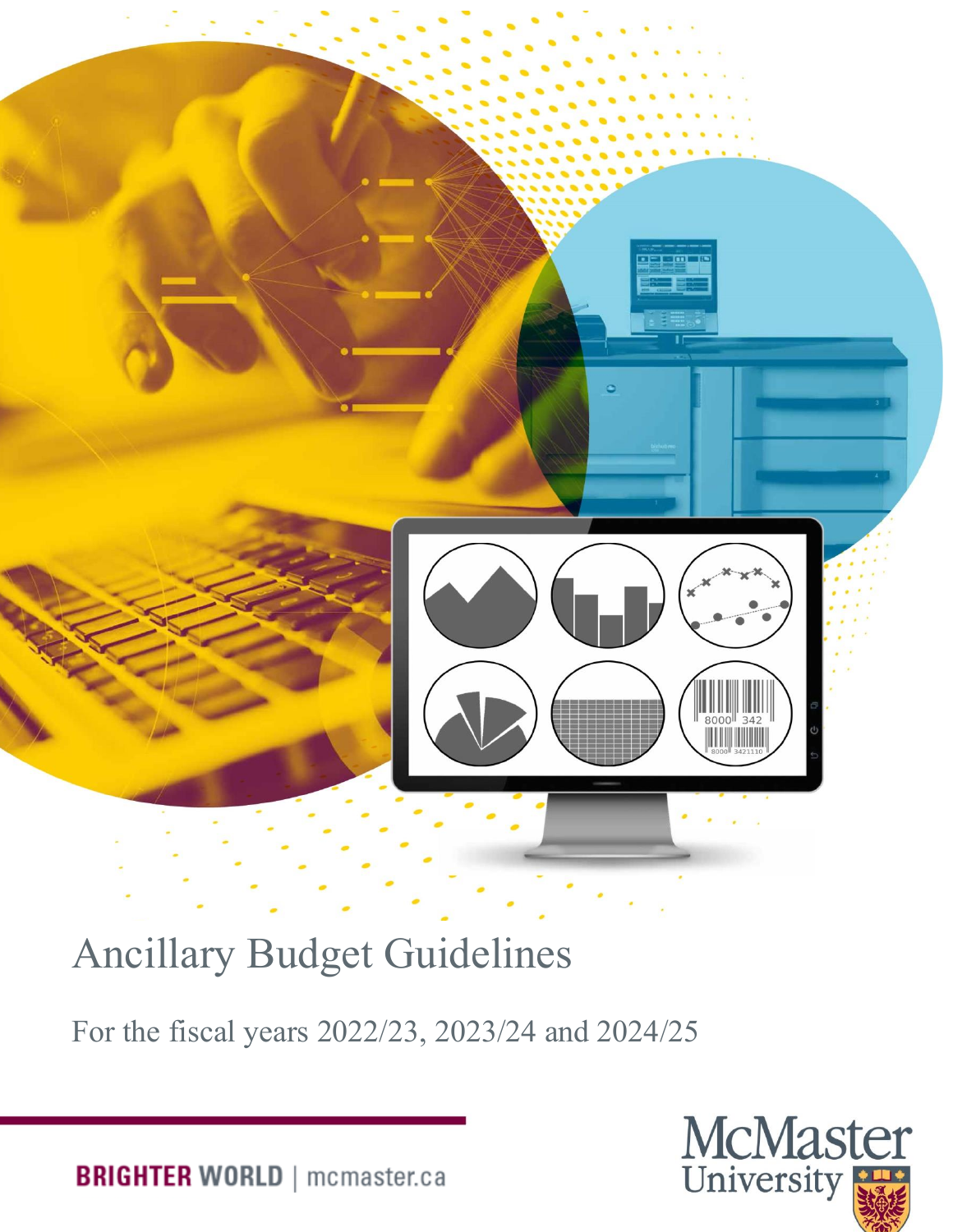## **Table of Contents**

| 1              |                                                                         |
|----------------|-------------------------------------------------------------------------|
| $\overline{2}$ |                                                                         |
| 3              |                                                                         |
| $\overline{4}$ |                                                                         |
| 4.1            |                                                                         |
| 4.2            |                                                                         |
| 4.3            |                                                                         |
| 4.4            |                                                                         |
|                | 4.4.1                                                                   |
|                | 4.4.2                                                                   |
|                | 4.4.3<br>4.4.4                                                          |
| 4.5            |                                                                         |
| 4.6            |                                                                         |
| 4.7            |                                                                         |
| 4.8            |                                                                         |
| 4.9            |                                                                         |
|                |                                                                         |
| 5              |                                                                         |
|                |                                                                         |
|                |                                                                         |
|                | APPENDIX C - ONGOING VS. ONE-TIME REVENUE AND EXPENDITURE GUIDELINES 16 |
|                |                                                                         |
|                |                                                                         |
|                |                                                                         |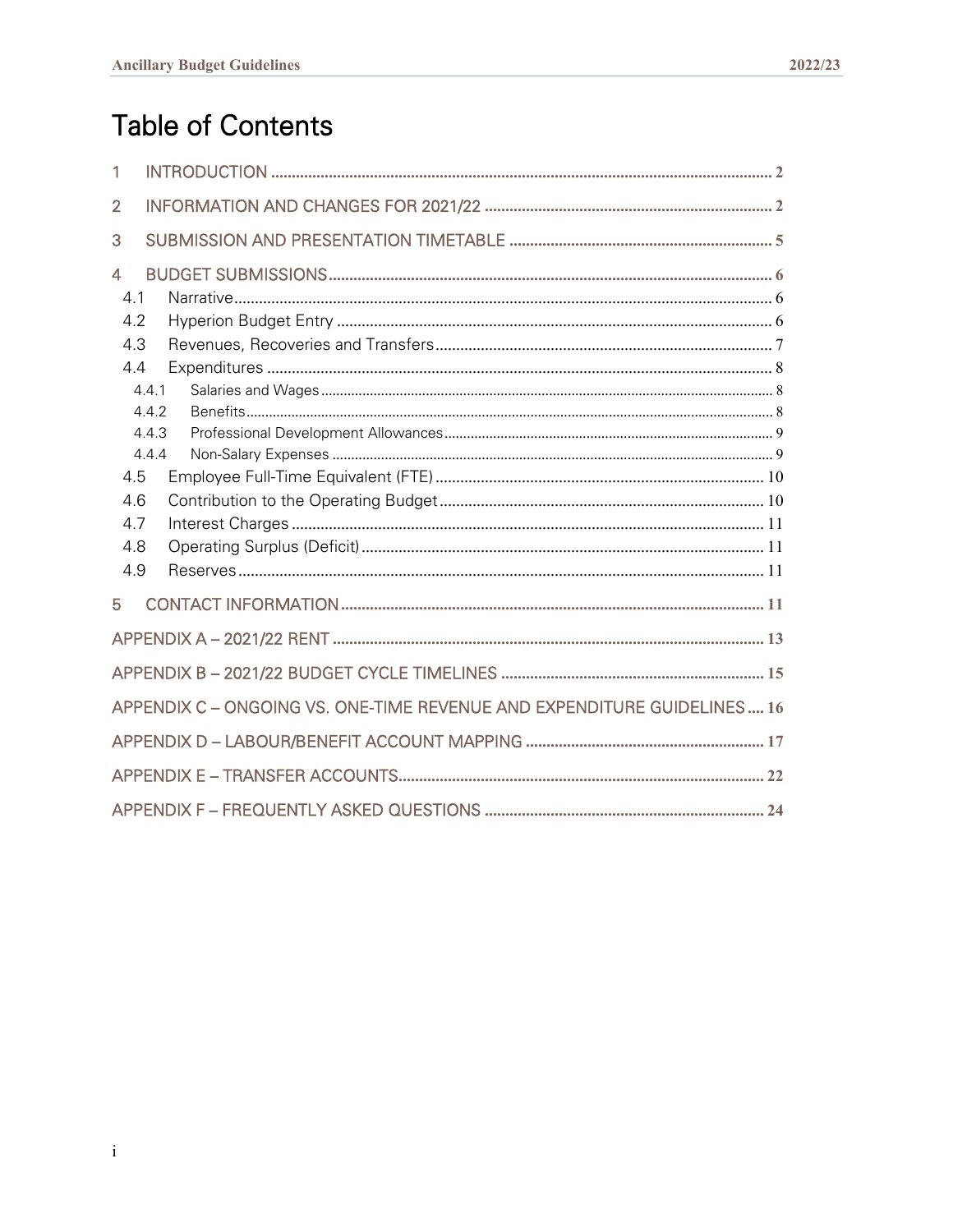## <span id="page-2-0"></span>1 INTRODUCTION

The Ancillary Budget Guidelines are provided as a budget development framework to ensure consistency across the University. The budget for 2022/23 will be developed in the Hyperion system, which is integrated with the PeopleSoft system. The 2021/22 projection and 2022/23 budget submissions in Hyperion will be transferred into PeopleSoft after the budget process for 2022/23 is finalized. A brief overview of the Hyperion submission is given in Section 5.

## <span id="page-2-1"></span>2 INFORMATION AND CHANGES FOR 2021/22

The following is a list of key information and changes and is not intended to be exhaustive:

- The budget planning horizon will cover the three-year period 2022/23 to 2024/25. Submissions should include updated projections for 2021/22. The 2022/23 budget should be based on a detailed analysis by department and program which will be used as the benchmark for actual results, while 2023/24 and 2024/25 may project revenue and expenses at the envelope level, incorporating major changes. The specific budget approval will be limited to the 2022/23 fiscal year while the future years remain a working document.
- The budget cycle will continue to be divided into two phases:
	- o Phase 1 June to October: Support units prepare budgets and activity units prepare a 5 month review.
	- o Phase 2 November to March: Activity and ancillary units prepare budgets.
- Budget presentation conferences will continue to be attended by the Budget Committee, as well as by Deans and faculty Directors of Finance and Administration to provide feedback. The review, submission and presentation schedule is shown in Section 3.
	- o The presentations will remain in the same format as prior years but will take place virtually until such time as in-person meetings are permissible.
	- $\circ$  NEW Current planning for the presentations in Spring 2022 is for these to return to inperson events.
- The Budgeting website contains a section on Preparation of Budgets which outlines the various steps for preparing budgets. [https://financial](https://financial-affairs.mcmaster.ca/services/budgeting/guidelines-for-preparation-of-budgets/)[affairs.mcmaster.ca/services/budgeting/guidelines-for-preparation-of-budgets/](https://financial-affairs.mcmaster.ca/services/budgeting/guidelines-for-preparation-of-budgets/)
- NEW The budget submission templates follow the same layout as the previous year and highlight important information in the main part of the narrative, with appendices for Budget Committee. However, Information for Budgeting Services is now gathered on a separate file, entitled "Extra Submission Data". Please be sure to download the new file and the updated template for the 2022/23 budget from the Budget Guidelines and Templates section of the Budgeting Services web site. [https://financial-affairs.mcmaster.ca/services/budgeting/budget](https://financial-affairs.mcmaster.ca/services/budgeting/budget-guidelines-and-templates/)[guidelines-and-templates/](https://financial-affairs.mcmaster.ca/services/budgeting/budget-guidelines-and-templates/) The short timeline for presentations results in a large amount of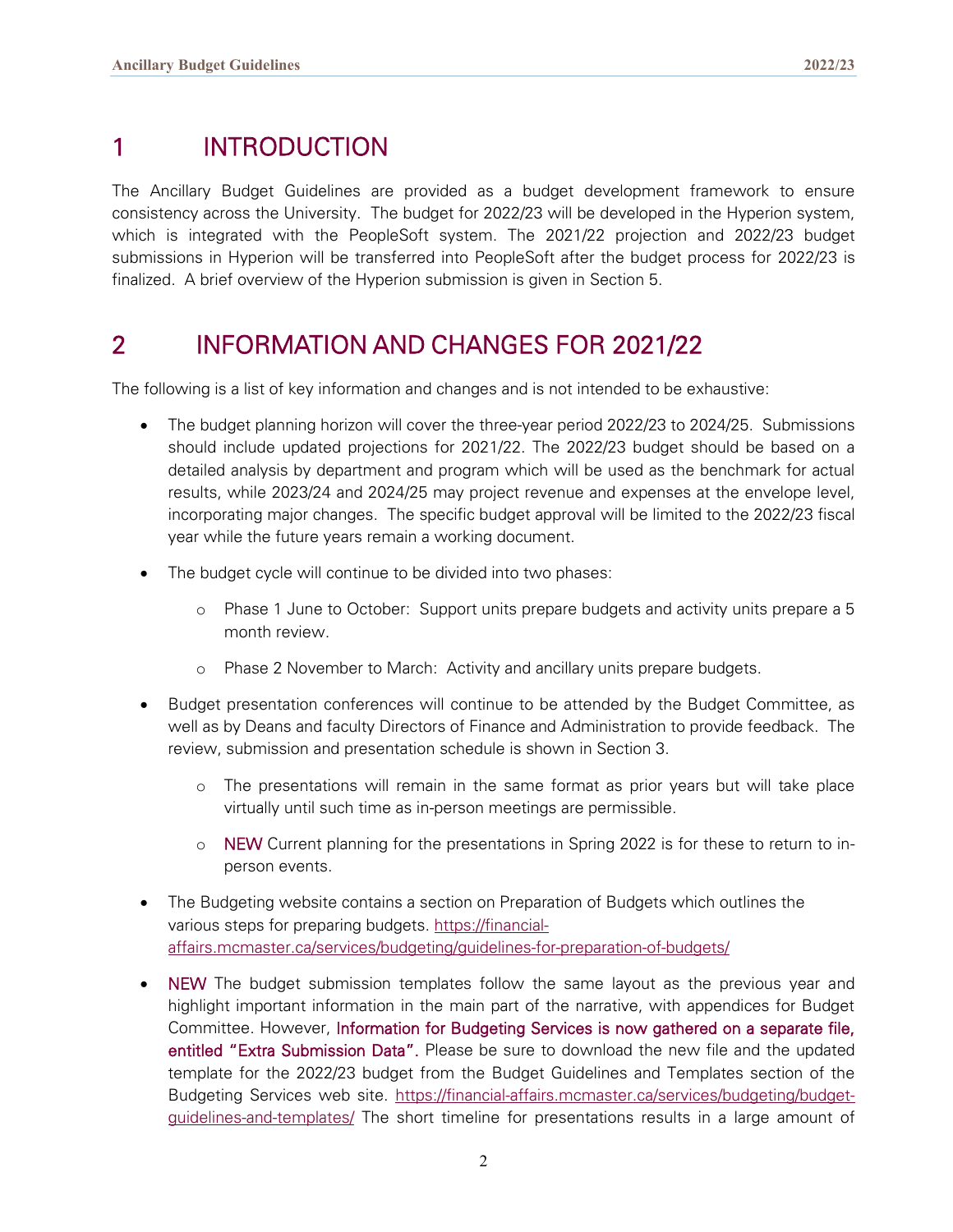material to be reviewed in a short period of time. It is now strongly recommended to limit narrative submissions to no more than 14 pages plus appendices.

- NEW The provincial Strategic Mandate Agreement (SMA) was renewed effective June 1, 2020, however the move to funding being linked to the revised performance based metrics has been delayed for two years. The agreement supports McMaster's institutional strategy, and budgeted activities must contribute to achievement of its stated objectives. In order to meet institutional reporting requirements, each envelope must report achievement of SMA commitments and SMA goals for the next three years. Titles of these sections now reflect the related pillars of the new McMaster Strategic Plan. These items should be highlighted in point form in Section 4.3 of the narrative for Ancillaries. An optional appendix has been added to the submission template to list further information or details on activities directly impacting specific SMA 3 performance metrics.
- Please note the following information to be included in the budget submission narrative:
	- Benchmarks and performance indicators in section 3 should include employee engagement survey results. Any external benchmarks should be limited to comparable Canadian universities.
	- o All assumptions must be consistent with these guidelines and no deviations are allowed. Envelope Managers should highlight concerns in their narrative submissions.
	- o A section outlining budgeted positions is included in the narrative. While the FTEs calculated in Hyperion are based on hours worked, this Section 5.2 focuses on trends in fully-staffed complement. Details of requirements are included in the narrative template. For the 2022/23 budget, FTEs will be calculated by Hyperion based on the hours forecast for each employee. This calculation will be consistent with the FTEs used as a driver in the budget model, which includes hours worked by all employees as recorded in the HR payroll system through salary accounts. For more information, please see Section 4.5 and Appendix F.
	- o Budget submissions should include details of strategies for maximizing revenues, minimizing costs, contributing to the University (4.5% of sales), and achieving balanced budgets. Examination of alternative processes and consideration of partnerships with other areas (centralized or decentralized) to achieve greater administrative efficiency are encouraged.
	- o Significant planned capital expenditures must be included. The link to the capitalization policy can be found at [https://financial](https://financial-affairs.mcmaster.ca/app/uploads/2018/07/Capital-Assets-Accounting-Policy-_2019_Final.pdf)[affairs.mcmaster.ca/app/uploads/2018/07/Capital-Assets-Accounting-Policy-](https://financial-affairs.mcmaster.ca/app/uploads/2018/07/Capital-Assets-Accounting-Policy-_2019_Final.pdf) [\\_2019\\_Final.pdf](https://financial-affairs.mcmaster.ca/app/uploads/2018/07/Capital-Assets-Accounting-Policy-_2019_Final.pdf)
	- o Details and explanations of all one-time revenue and expenses must be provided (see Appendix C). Please note that contractually limited appointments (CLAs) are not considered to be a one-time expense unless the position will not continue.
	- o Reasons for major variances (>\$100K and 10%) of the 2021/22 projection and 2022/23 budget from original budget and prior year actual must be explained.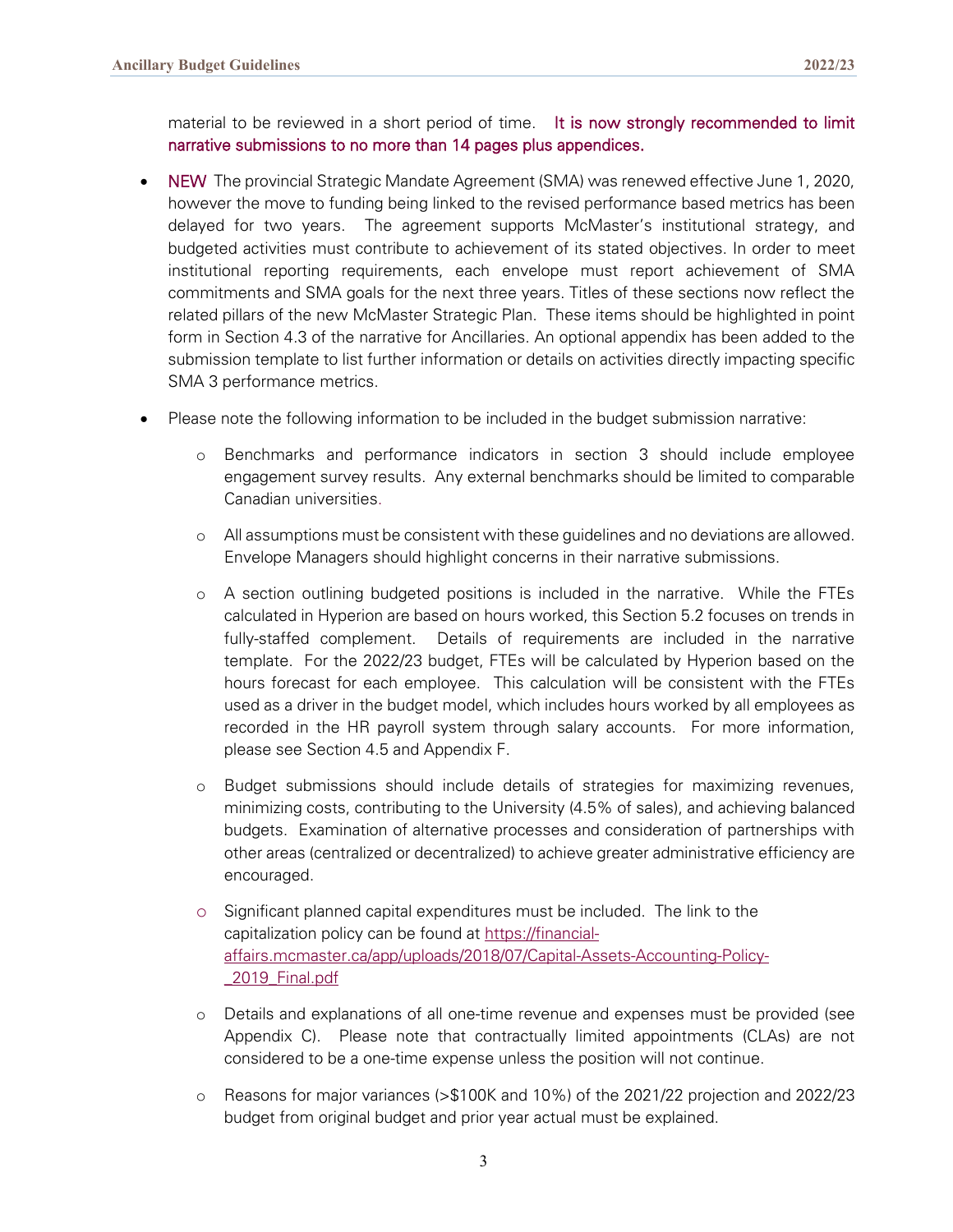- o Details of transfers outside your envelope balancing to your submission must be provided in the Extra Submission Data file. Before including a transfer in your budget you must confirm that the other side of the transfer has been budgeted. A report template will be provided in Hyperion.
- Hyperion will be used for entering and managing budgets. Information on how to use Hyperion is available in the Hyperion Resources section of the Budgeting Services web site. Drop-in refresher training sessions will be announced. Assumptions for salary increases in accordance with collective agreements and benefit rates in accordance with rates approved by the Budget Committee will be loaded into Hyperion to facilitate calculation of the compensation budget. The 2022/23 budget in Hyperion will be entered in PeopleSoft GL after approval. Refer to Section 4.2 for more information.
	- o The Adjusted Budget forms introduced in June 2018 will be open for input to 2021/22 in Hyperion throughout the year. Any changes made in the Adjusted Budget dimension can be copied into the budget. Please refer to the training material on the Budgeting Services web site or contact your Budgeting Services representative (see Section 5) for more information.
	- o Form 1.1.2.2 Existing Employees Override will accept changes to labour account numbers for budgeting purposes. Any changes to the HR system still require completion of the HR eForm.
- Appendix F *Frequently Asked Questions* will be updated as further questions arise and posted to the Budgeting Services web site.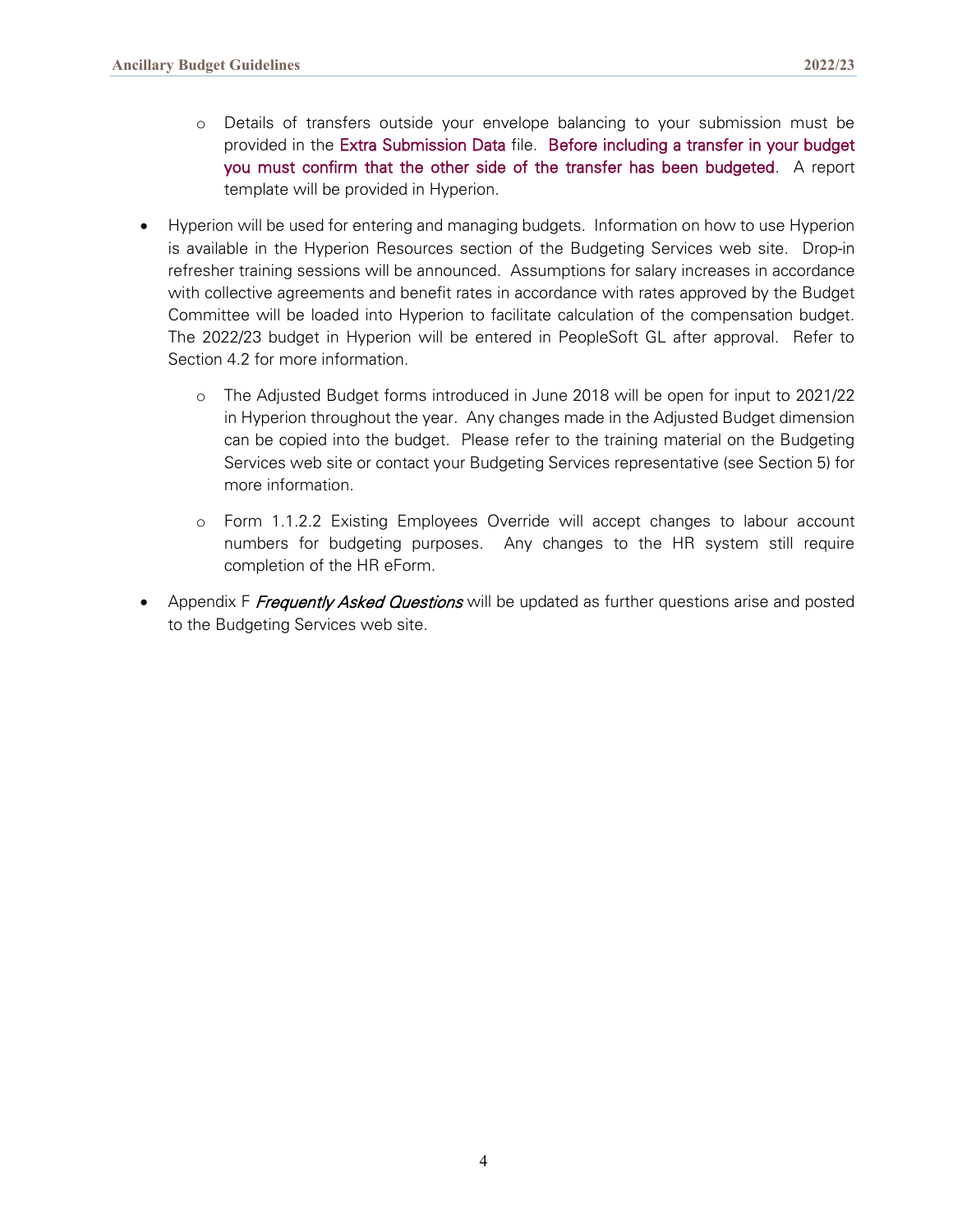## <span id="page-5-0"></span>3 SUBMISSION AND PRESENTATION TIMETABLE

The dates for the various budget envelope submissions and presentations are shown in the table below. The Vice-President of your envelope must review and approve your budget before it is forwarded to Budgeting Services. Material must be submitted to Budgeting Services on the specified date for review at the following Budget Committee meeting. Workflow is used in Hyperion to transfer control of the budget from submitter to approver within the envelope. Please submit the final narrative (in Word format) and financial report electronically to your Budgeting Services representative (see contact information in Section 5) for presentation to Budget Committee.

At the budget presentation, assume that the group has reviewed the material provided. Be prepared to highlight your key points, which should be limited to 10 minutes. Following your presentation there will be a total of 20 minutes scheduled for discussion of the budget submission and feedback from the Budget Committee, Deans, and Directors of Administration.

|                                  | Submit to                                                                                                                 | Present to              |
|----------------------------------|---------------------------------------------------------------------------------------------------------------------------|-------------------------|
| Unit                             | <b>Budgeting Services</b>                                                                                                 | <b>Budget Committee</b> |
|                                  | First draft to D. Henne and<br>A. Coldwell January 28,<br>2022 (TBC)                                                      |                         |
|                                  | Feedback from S. Fazilat<br>and D. Henne will be sent<br>by February 11, 2022 (TBC)                                       |                         |
| <b>Campus Stores</b>             | Final version to be sent to                                                                                               |                         |
| <b>Hospitality Services</b>      | A. Coldwell by February 21,<br>2022 (TBC) for discussion                                                                  |                         |
| <b>Media Production Services</b> | the<br>Administrative<br>at                                                                                               | March 28, 2022          |
| Housing & Conference Services    | Strategies Team meeting<br>February 28th, 2022 (TBC)                                                                      |                         |
| Parking                          | Budget due in Budgeting<br>Services March 14, 2022                                                                        |                         |
|                                  | *Budgets matching<br>the<br>narrative submission must<br>fully<br>loaded<br>into<br>be<br>Hyperion on due dates<br>above. |                         |
| Centre for Continuing Education  | Budget due in Budgeting<br>Services March 14, 2022                                                                        | March 28, 2022          |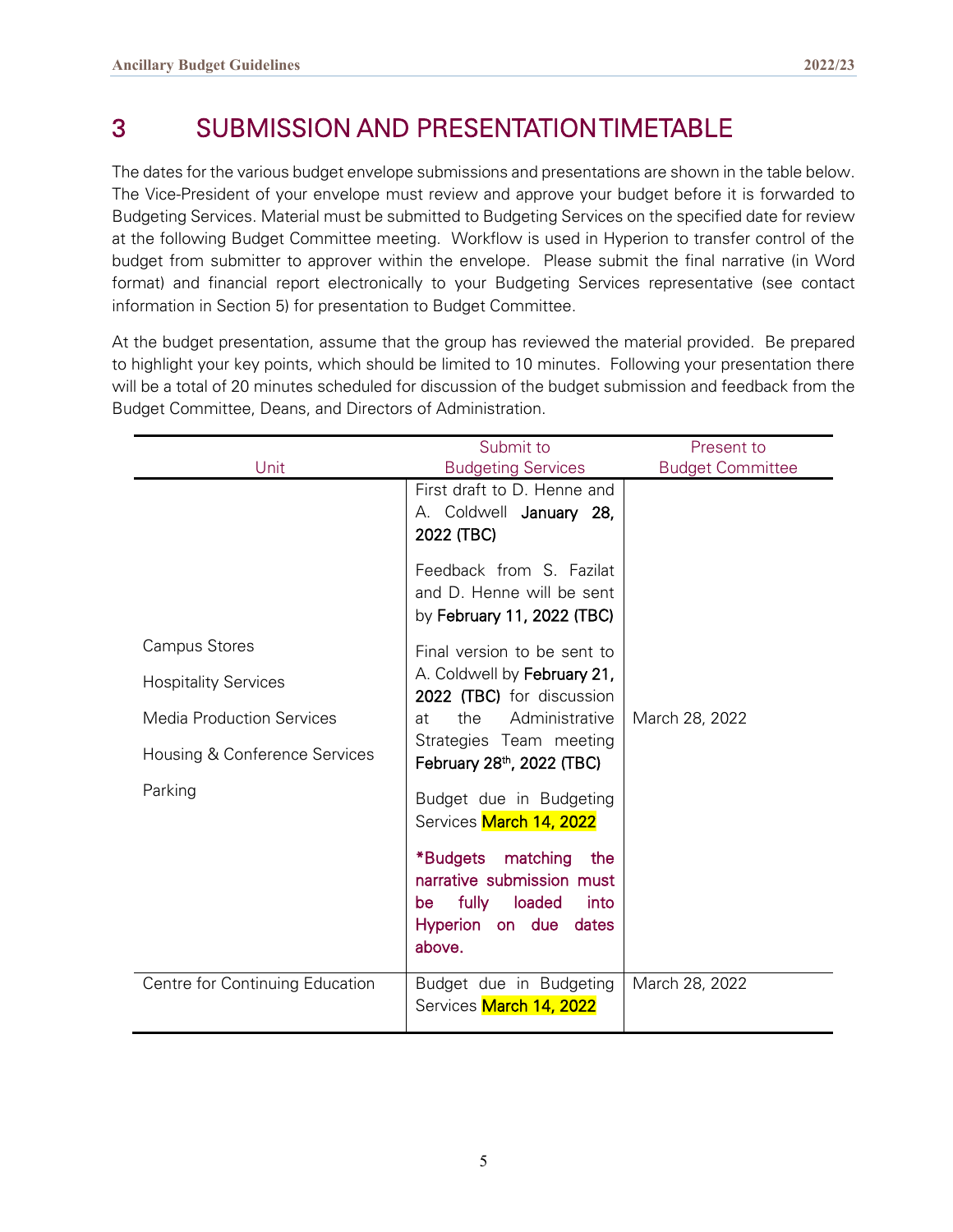## <span id="page-6-0"></span>4 BUDGET SUBMISSIONS

The Budget Committee requests a written plan for all envelopes. Submissions that project an ongoing (structural) deficit (see Appendix C) must include a detailed plan as discussed with the Vice-President outlining how the deficit will be eliminated.

Envelope managers are encouraged to set priorities for their units. This means that envelope managers should prepare a summary for the total envelope and the choices that have been made among the different units within the envelope, rather than describing the activities of each individual unit.

### <span id="page-6-1"></span>4.1 NARRATIVE

- Updated narrative templates for ancillary units in Word format may be downloaded from the Downloads section of the Budgeting Services web site.
- Hyperion summary tables of major variances and transfers to be included in narrative and extra submission data, may be found in the Downloads section of the Budgeting Services web site.

## <span id="page-6-2"></span>4.2 HYPERION BUDGET ENTRY

Instructions on how to use the Hyperion system are available under the Hyperion Resources section of the Budgeting Services web site. The website also includes a section on preparing budgets, including the various steps involved. A schedule of group training sessions will be emailed to all Hyperion users at the start of each budget cycle. One-on-one support is available from your Budgeting Services representative (contact information in Section 5).

Hyperion Cheat sheet: Available on the Budgeting website is a cheat sheet which can be used as an aid when entering in Hyperion [\(https://financial-affairs.mcmaster.ca/app/uploads/2020/05/Hyperion-](https://financial-affairs.mcmaster.ca/app/uploads/2020/05/Hyperion-Planning-Cheat-Sheet.pdf)[Planning-Cheat-Sheet.pdf\)](https://financial-affairs.mcmaster.ca/app/uploads/2020/05/Hyperion-Planning-Cheat-Sheet.pdf)

#### Important: Transfers must be entered at the account level in order to balance on a consolidated basis. Interest and debt repayment should also be entered at the account level.

For the 2021/22 projection, Hyperion will be pre-populated with all monthly actual revenue, expense and appropriation results up to the most recently closed month – May for Phase 1, and October for Phase 2. The remainder of the planning periods will be pre-populated as follows:

- Salaries and benefits are calculated using year-to-date actuals plus projections based on the current data for each employee.
	- o Actual results for May through October will be loaded into the 2021/22 projection, and Hyperion will project salaries and benefits for all years based on employee master data loaded from the HR system in November.
	- o Salaries and wages will be calculated using merit and step increase assumptions for each employee group.
	- o Benefits will be calculated using statutory and employer rates for each employee group and salary/wage level.
	- o Tables showing the rate assumptions are available in Hyperion under 1.2.1.2.5 Labour Source Data & Assumptions. This data is STRICTLY CONFIDENTIAL.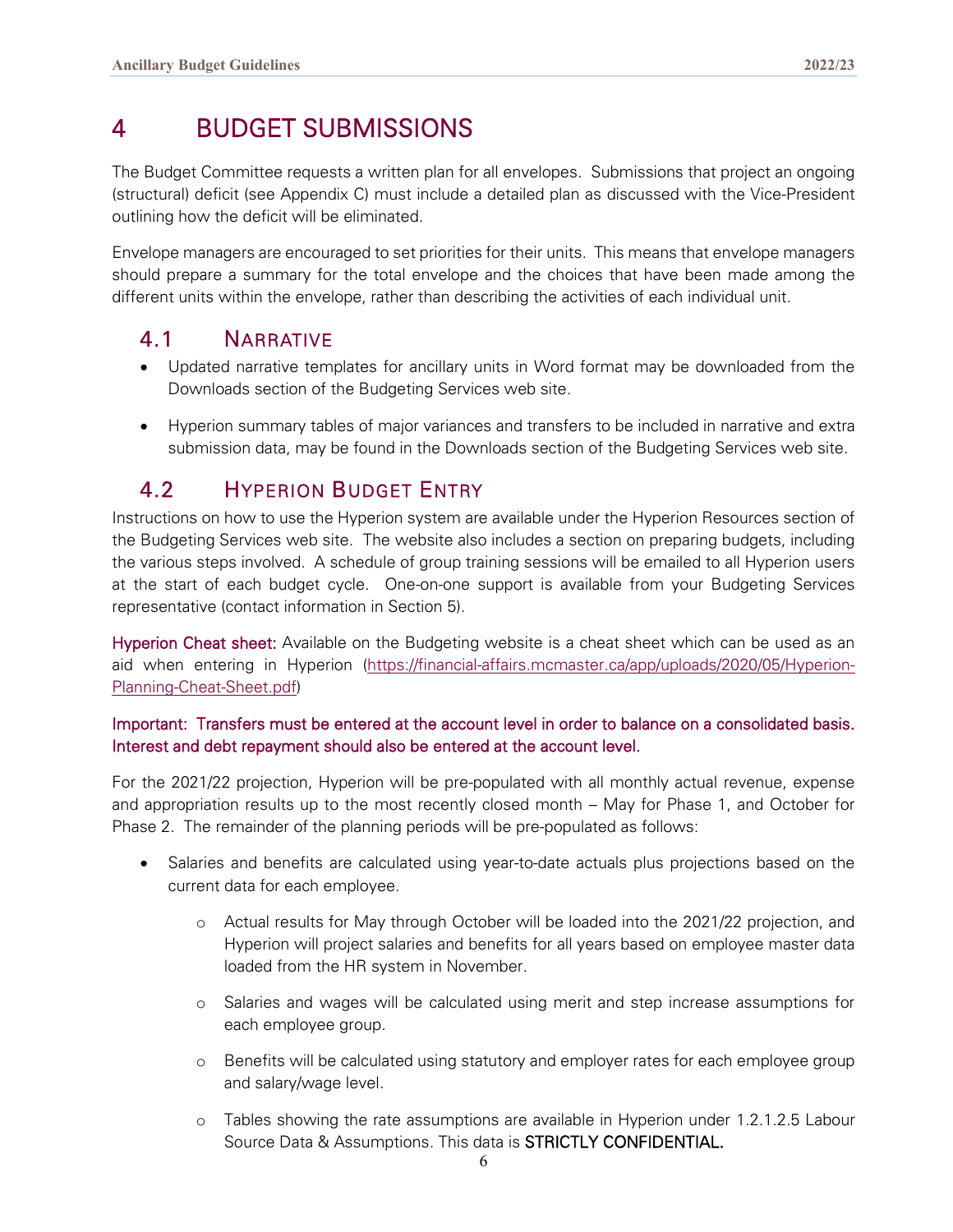- Revenue and non-salary operating expense totals are based on the 2021/22 budget for both 2021/22 projection and 2022/23 budget. 2023/24 and 2024/25 will be left blank. Plans for 2023/24 and 2024/25 are required by type of expense but do not need to be entered at the individual account level, with the exception of transfers, interest and debt repayment.
- Reserves are updated to the actual amount.

All Smart View comments and supporting detail cells have been carried over from the previous budget cycle, however the numbers have been updated as described above.

- Numbers from the previous budget may be restored using the Smart View copy functions.
- Numbers in supporting detail cells may be restored by editing the supporting details and submitting.
- Instructions on how to use these functions are available in the Hyperion Reference Guide Opex Module within Hyperion Resources on the Budgeting Services web site.

You will be notified when the forms and reports are available in Hyperion. A formatted report for submission to the Budget Committee will be available in "Reports" in Hyperion.

### <span id="page-7-0"></span>4.3 REVENUES, RECOVERIES AND TRANSFERS

Provide a justification for any price or fee changes. Discuss how any fee change will impact operations and/or contributions to the University operating budget. Outline who your major customers are and the impact of your proposed price or fee changes on other units.

Ancillaries may receive internal and external revenue and recoveries, and may have internal transfers within the University. External revenue and recoveries represent new money to the University, while internal revenue, recoveries and transfers move money around between departments.

Revenues include the possibility of a gain or loss. External revenues would include grants, sales, fees, donations, and sponsorships. Internal revenues are generated when one University unit provides goods or services to another and receives more than the direct cost (i.e. receives a profit or overhead factor). This would include lab fees, registration for McMaster conferences, and ancillary sales. External revenue is shown in Hyperion in categories Government Grants, Tuition Fees, Research Overhead, Sales, and Investment Income. Internal revenue is included with Research Overhead and Internal Revenue in Hyperion.

Recoveries represent a reimbursement of an actual cost, with no possibility of gain or loss. Recoveries may be from internal or external sources. The amount received just recovers an amount already paid, with no profit or overhead built in. This commonly includes all or part of payroll, equipment or supply costs. Internal recoveries are included with Internal Revenue in Hyperion. External recovery accounts are shown in the Other Revenue category in Hyperion. Specific salary and benefit recoveries are categorized with salaries and benefits in Hyperion/PeopleSoft.

**Transfers** can be used for any internal transaction with the exception of internal revenue, and are included in the Transfer category in Hyperion. Generally, accounts on both sides of the entry must be the same. Please refer to Appendix E for a complete list of transfer accounts and a decision tree to determine the correct account to use. Any transfers budgeted must be confirmed with the envelope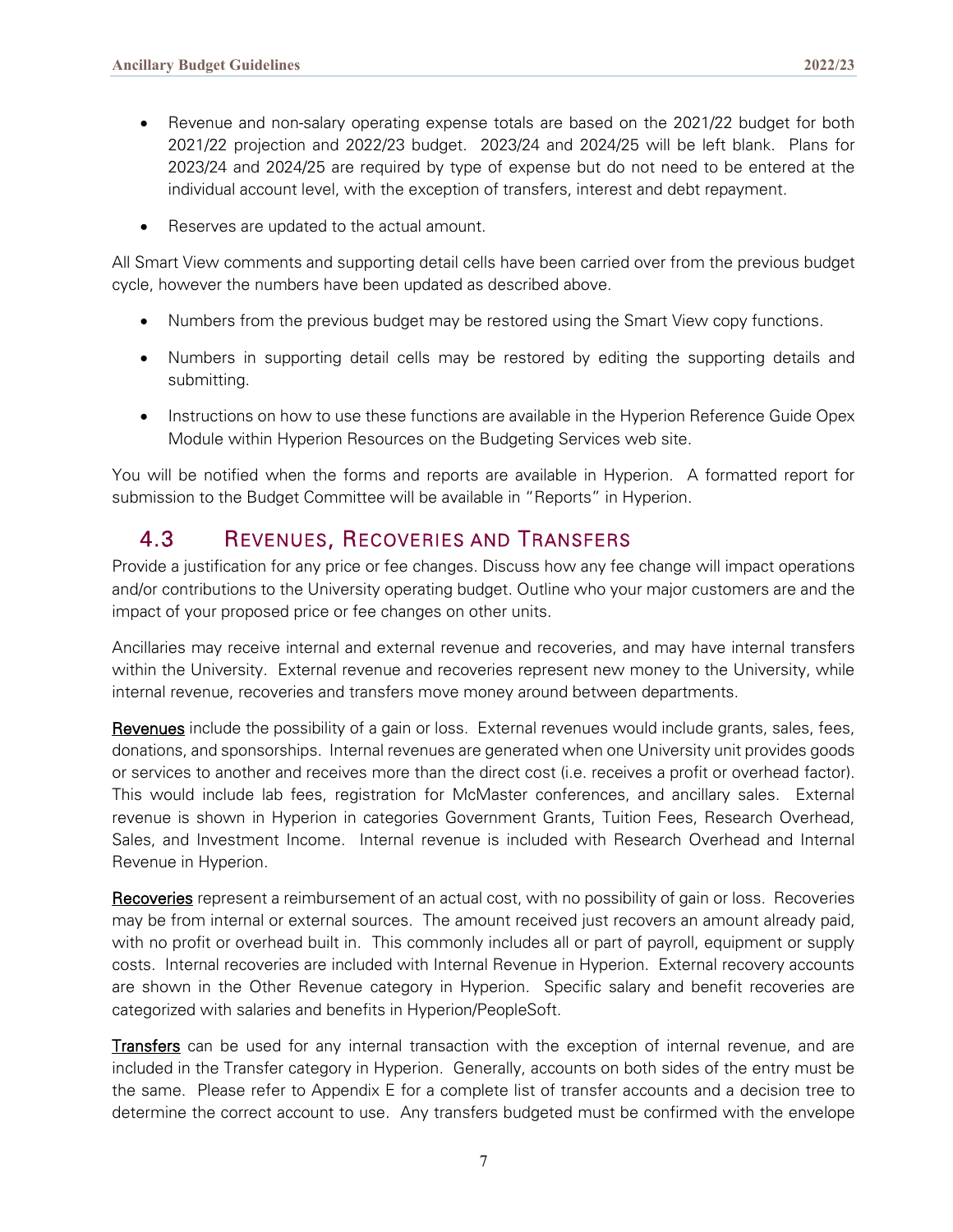on the other side. A Hyperion report balancing to the transfers budgeted at the envelope level must be included in your narrative budget submission.

### <span id="page-8-0"></span>4.4 EXPENDITURES

Below are the salary, benefits, and operating expenditure guidelines to be used to develop the 2022/23 budget. Salary increase and benefit rate assumptions will be loaded into Hyperion along with data for each employee and will be used to calculate salary, benefit, and FTE forecasts.

### 4.4.1 SALARIES AND WAGES

<span id="page-8-1"></span>Changes in staff complement should be budgeted on the expected effective date of the change. Since the University's fiscal year is May 1 through April 30, this may result in less than a full year's expense and calculated FTE.

Salary and wage increase assumptions as approved by the Budget Committee have been built into Hyperion. These assumptions are based on the collective agreements currently in effect, government directives, and future across-the-board increases. Any lump sums included in collective agreements have not been included in increase rates and should be budgeted as a hedge. Salary increase assumptions are for modelling purposes only.

A complete list of salary accounts and related benefit accounts is provided in Appendix D, along with a table of all union groups and the correct account(s) to use for each.

### 4.4.2 BENEFITS

<span id="page-8-2"></span>The benefit costs charged to departments consist of the employer share of statutory government remittances, pension contributions, insurance and surcharges. Employee Benefits Task Force 2 (BTF2) was established in 2018 to address two key topics. The first topic included reviewing the current benefit rates as to their competitiveness and to see if they could be reduced going forward. The second topic included a review of the principles and methodologies which the university is using to allocate employee benefit costs to departments and projects with recommendations for changes where appropriate. As a result of the BTF2 recommendations, the average rate (defined as a TMG employee in the defined benefit plan earning \$90,000 per year) was reduced to below 30%.

For 2021/22, the employer contribution to the pension plan is 125% of employees' contributions for the year; this is based on changes to the pension legislation and updated projection analysis. For 2022/23 budget year this rate remains at 125%. For 2022/23 and 2023/24 high level planning should assume 125%.

Other changes from the task force first introduced two years ago include:

- The MUFA Child Care Surcharge has changed from a percentage of salary rate to a flat dollar rate, since the benefit to individual employees does not depend on salary level. The rate to be charged for 2021/22 is \$667.33 per employee; for planning purposes, the rate in 2022/23 will decrease to \$526.03 and in 2023/24 will decrease to \$513.35 per employee.
- Paid Education Leave (PEL) and Social Justice Fund, previously charged to the benefits surcharge, will now be charged directly to departments similar to CPP.

The extended health and dental premiums decrease by 2% for 2022/23; premium increases for 2023/24 and 2024/25 are projected at 0% per year.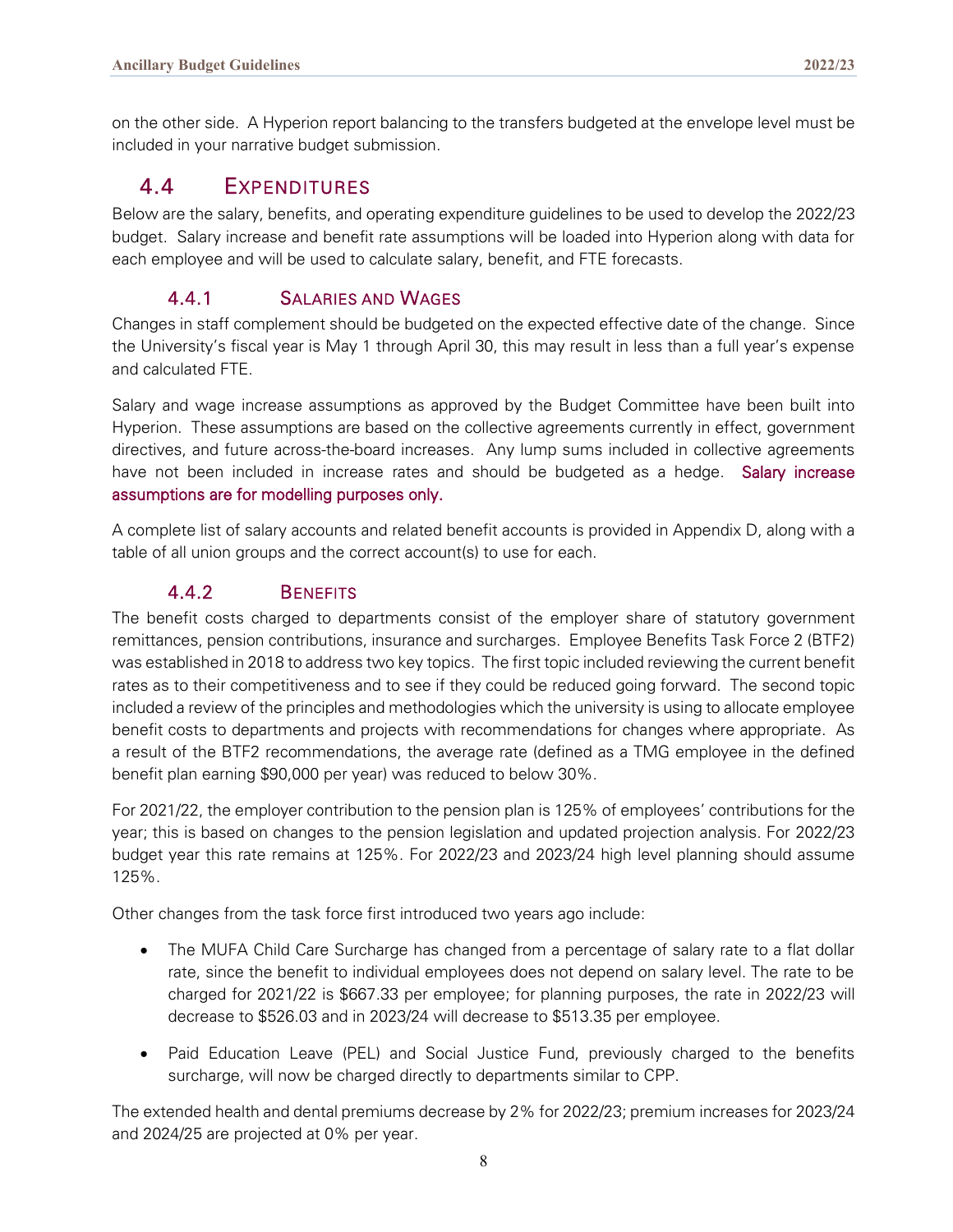The recently new MUFA and TMG dependents/spouse external tuition bursary/reimbursement program for undergraduate and graduate programs where the student is enrolled at an accredited post-secondary institution within Canada, other than McMaster came into effect July 1, 2019 with first payments in fall 2020. These are included in new benefit surcharge. The rate to be charged in 2021/22 will be \$260.00 per employee (MUFA) and \$200 per employee (TMG); for planning purposes, the rate in 2022/23 and plan years will drop to \$247 per employee (MUFA) and \$190 per employee (TMG).

Tables showing the components and computation of benefit rates are available in the Benefit Rates section of the Budgeting Services web site. <https://financial-affairs.mcmaster.ca/benefit-tables/> The rates in these tables are used in the Hyperion labour planning module to calculate benefits based on salary level. Changes to actual charge-out rates are possible if more information becomes available.

### <span id="page-9-0"></span>4.4.3 PROFESSIONAL DEVELOPMENT ALLOWANCES TMG \$2,500 per year

### <span id="page-9-1"></span>4.4.4 NON-SALARY EXPENSES

#### 4.4.4.1 OCCUPANCY COST

For ancillary and support units that pay for occupancy costs, base space charges are aligned with the budget model. Base services provided by Facility Services are incorporated into the rent rates. There will continue to be additional charges for enhanced and special services as negotiated by each unit. Details of rent calculations are included in Appendix A. Insurance will be charged separately based on actual premiums paid.

Costs of space are assigned based on the prior year actual space inventory (on a slip-year basis) unless otherwise notified by Budgeting Services for large new buildings opening mid-year. Changes in assigned space will be reflected in the following year's projections, thus occupancy cost adjustments for approved relinquished space will take effect for the next budget cycle. Any unit wishing to relinquish underutilized space should provide information on the type and amount of space and the desired timeframe for relinquishing it to their envelope Vice-President by December 31, 2020. The VPs will assess if the relinquished space is of a type and configuration that would be usable by another unit. The VP and/or Space Management Committee will make all reasonable attempts to match the space to known needs expressed by other units, however, the unit to which the space was originally assigned will remain responsible for the occupancy cost until the end of the next budget cycle.

#### 4.4.4.2 CAPITAL EQUIPMENT

Please refer to the capitalization policy and provide an explanation of significant expenditures. Asset categories, dollar thresholds and account numbers are summarized in Appendix F.

#### 4.4.4.3 SCHOLARSHIPS AND BURSARIES

Identify separately, all amounts paid directly to students.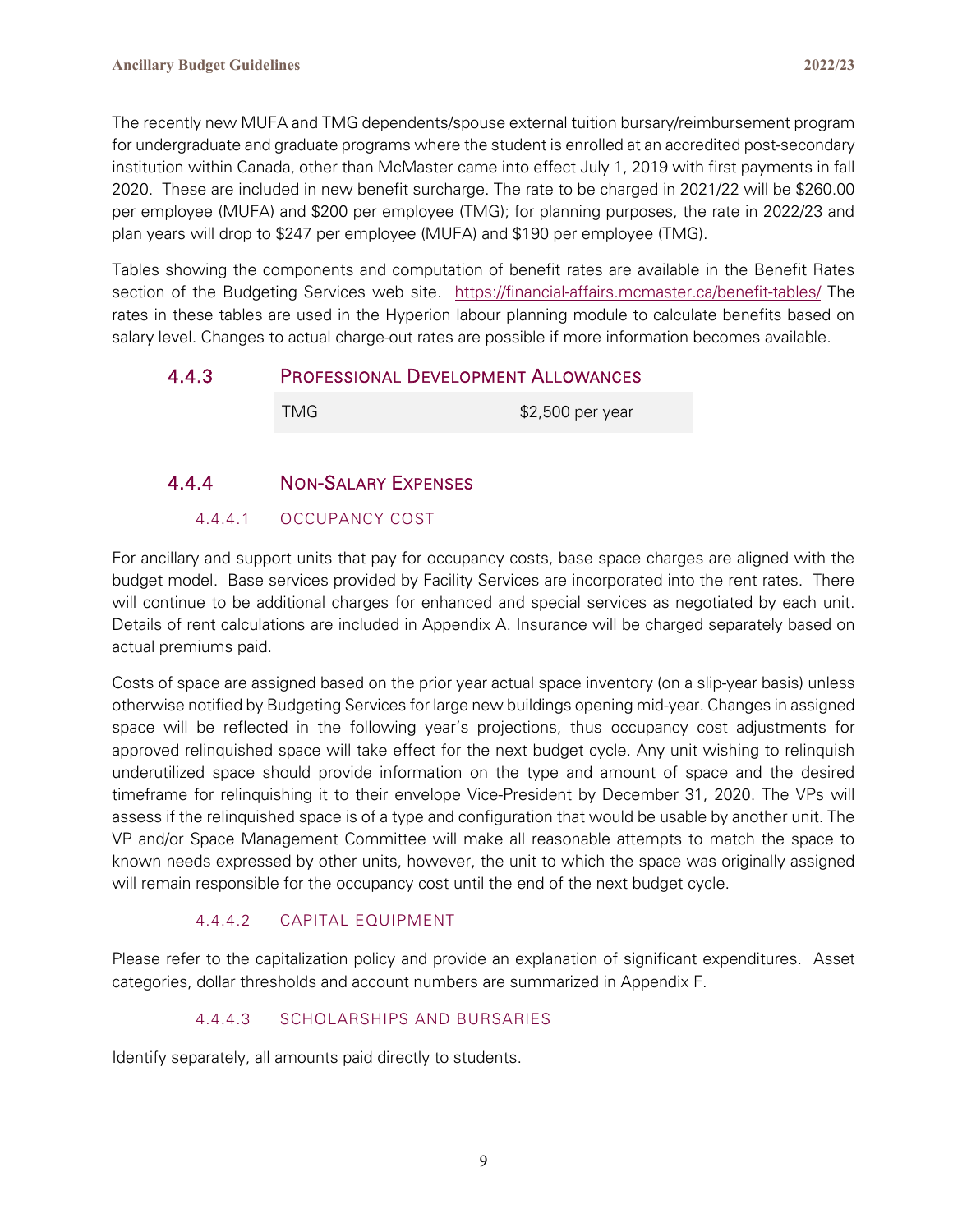#### 4.4.4.4 SUPPLIES AND EXPENSES

All non-salary expenditure not itemized above. Please note that Microsoft software is now provided through McMaster's site license. The cost of individual licenses should not be budgeted.

### <span id="page-10-0"></span>4.5 EMPLOYEE FULL-TIME EQUIVALENT (FTE)

FTEs will be calculated by Hyperion based on the hours forecast for each employee. This calculation includes hours worked by all employees as recorded in the HR payroll system through salary accounts. FTEs are the actual time worked compared to standard hours for that position. For example, if a department has 3 part-time employees working a total of 70 hours per week with standard 35 hours per week, the department has 2 FTEs.

Information about actual paid FTEs for all employee groups is available to envelope managers through Hyperion.

Please refer to the FAQs in Appendix F for additional details on FTEs.

### <span id="page-10-1"></span>4.6 CONTRIBUTION TO THE OPERATING BUDGET

Ancillary operations make a critical contribution to the financial health of the University Operating Budget. The contribution is based on a percentage of the two slip-year gross sales by ancillary operation as detailed in the audited financial statements (i.e. the 2021/22 contribution is based on the 2019/20 audited statements).

The ancillary contribution rate has been set throughout the budget period, as detailed below. The contributions on sales exclude:

- Campus Store technical department sales
- Campus Store course materials sales
- Media Production Services internal sales to the Campus Store for further resale
- Media Production Services sales to Mohawk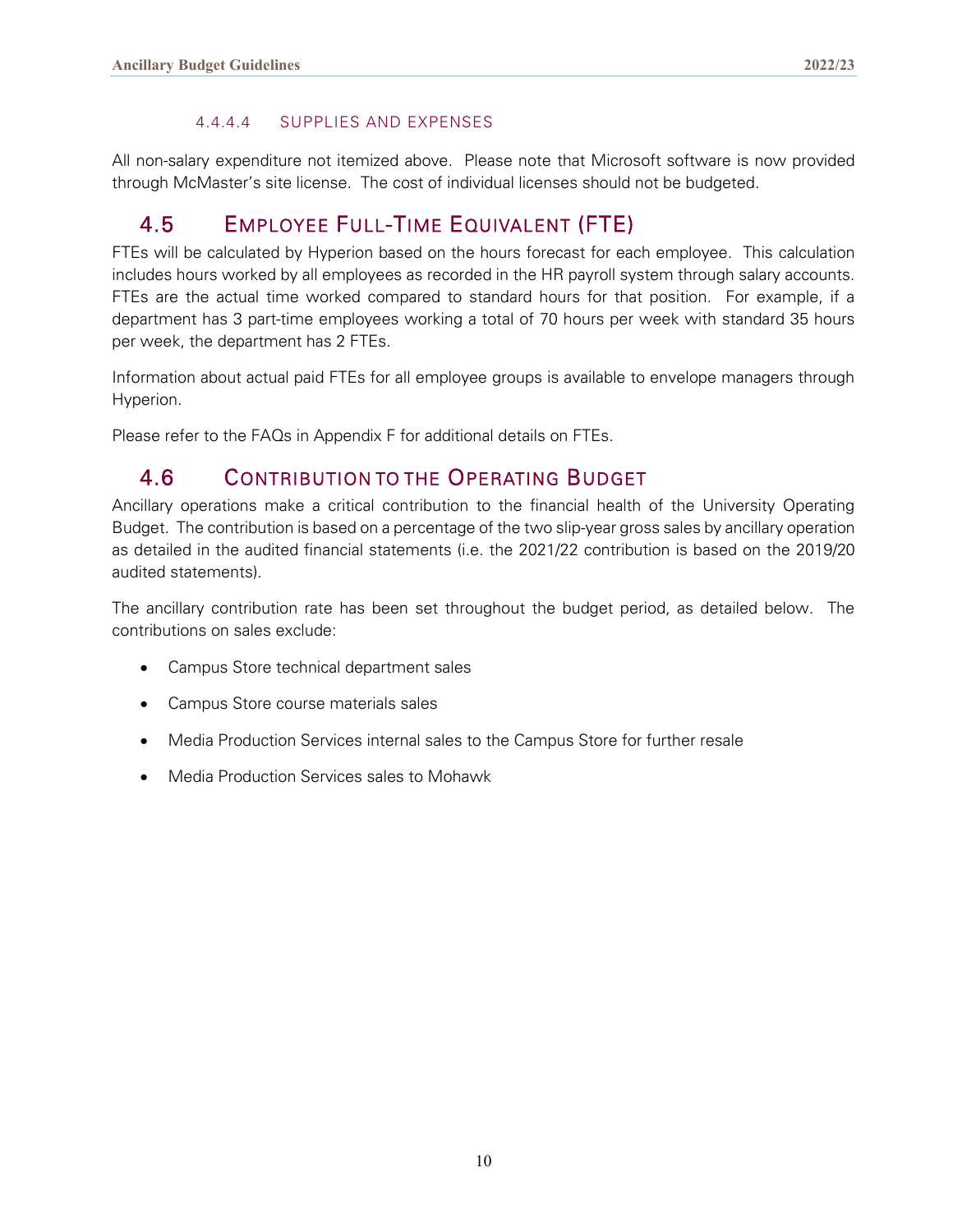| Ancillary revenue contribution   |                           | 2021/22    | 2022/23*      | 2023/24    | 2024/25    |
|----------------------------------|---------------------------|------------|---------------|------------|------------|
|                                  |                           | Projection | <b>Budget</b> | Plan       | Plan       |
|                                  | Contribution rate         | 4.5%       | 4.5%          | 4.5%       | 4.5%       |
| <b>Media Production Services</b> | Sales                     | 4,194,582  | 1,387,618     | 2,835,000  | 3,442,000  |
|                                  | Less sales to Mohawk      |            |               |            |            |
|                                  | Less custom courseware    | 317,229    | 179,718       | 179,718    | 179,718    |
|                                  | Base sales                | 3,877,353  | 1,207,900     | 2,655,282  | 3,262,282  |
|                                  | <b>Total contribution</b> | 174,500    |               | 119,500    | 146,800    |
| Housing & Conference Services    | Sales                     | 28,392,457 | 469,381       | 22,368,991 | 34,048,955 |
|                                  | <b>Total contribution</b> | 1,277,700  |               | 1,006,600  | 1,532,200  |
| Hospitality                      | Sales                     | 25,696,422 | 506,034       | 30,711,171 | 31,496,532 |
|                                  | <b>Total contribution</b> | 1,156,300  |               | 1,382,000  | 1,417,300  |
| Campus Store                     | Sales                     | 14,010,701 | 10,196,426    | 13,896,589 | 13,781,510 |
|                                  | Less course materials     | 7,671,180  | 6,582,113     | 6,662,200  | 6,396,670  |
|                                  | Less technology sales     | 1,717,837  | 1,124,583     | 1,604,450  | 1,604,450  |
|                                  | Base sales                | 4,621,684  | 2,489,730     | 5,629,939  | 5,780,390  |
|                                  | <b>Total contribution</b> | 208,000    |               | 253,300    | 260,100    |
| Parking                          | Sales                     | 5,345,221  | 161,299       | 4,202,683  | 6,870,683  |
|                                  | <b>Total contribution</b> | 240,500    |               | 189,100    | 309,200    |
| <b>CCE</b>                       | Sales                     | 8,341,568  | 9,275,898     | 9,237,662  | 9,500,000  |
|                                  | <b>Total contribution</b> | 375,400    | 417,400       | 415,700    | 427,500    |
|                                  |                           |            |               |            |            |
| <b>Total</b>                     | <b>Total sales</b>        | 85,980,952 | 21,996,656    | 83,252,096 | 99,139,680 |
|                                  | Less adjustments          | 9,706,246  | 7,886,414     | 8,446,368  | 8,180,838  |
|                                  | Base sales                | 76,274,706 | 14,110,242    | 74,805,728 | 90,958,842 |
|                                  | <b>Total contribution</b> | 3,432,400  | 417,400       | 3,366,200  | 4,093,100  |

\* Waiver of non-academic ancillaries contribution in 2022/23 based on sales from 2020/21

## <span id="page-11-0"></span>4.7 INTEREST CHARGES

Interest will be charged if the total of accounts receivable, inventory, and reserve is a debit balance. The short-term interest rate is set by Treasury as the 12-month actual average rate of the previous fiscal year. The rate to be charged beginning May 1, 2022 is **1.25%.** This rate should be used throughout the planning period. Note: Due to the impacts on Ancillaries sales of the COVID pandemic, interest will not be charged on debit balances in the current budget cycle.

## <span id="page-11-1"></span>4.8 OPERATING SURPLUS (DEFICIT)

The expectation of the Budget Committee is that the envelope is in either surplus or balanced position in each fiscal year. Envelopes with an operating deficit should bring forward a plan as discussed with the Vice-President on how to achieve a balanced budget. Carry forward amounts are not meant to be used to support ongoing operations.

## <span id="page-11-2"></span>4.9 RESERVES

Reserves are calculated on the budget submission report. The in-year operating surplus (deficit) is added/subtracted to the opening envelope reserve to determine the ending balance at April 30.

## <span id="page-11-3"></span>5 CONTACT INFORMATION

If you have any questions or concerns regarding the Operating Budget please contact your Budgeting Services representative:

Chris Sylvester 24766 [sylvest@mcmaster.ca](mailto:sylvest@mcmaster.ca)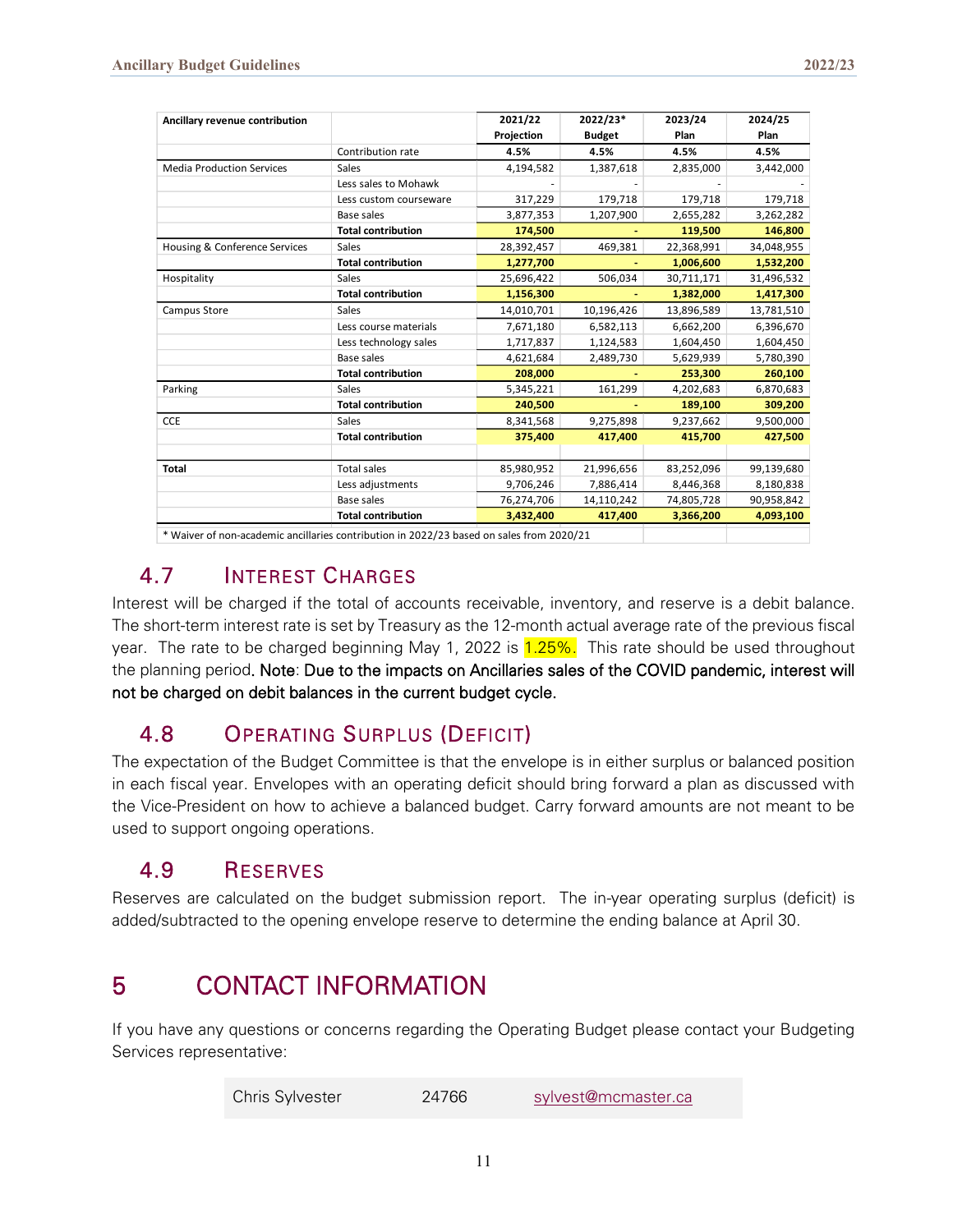| Paola Morrone  | 23934 | morronep@mcmaster.ca |
|----------------|-------|----------------------|
| Tanya Thompson | 24261 | tthomps@mcmaster.ca  |
| Carly Welch    | 27026 | welchcm2@mcmaster.ca |
| Erick Jannini  | 21991 | janninie@mcmaster.ca |

The Budget Committee would like to thank you in advance for your continued commitment and effort in building a fiscally sound and accountable budget that will provide a secure future for McMaster.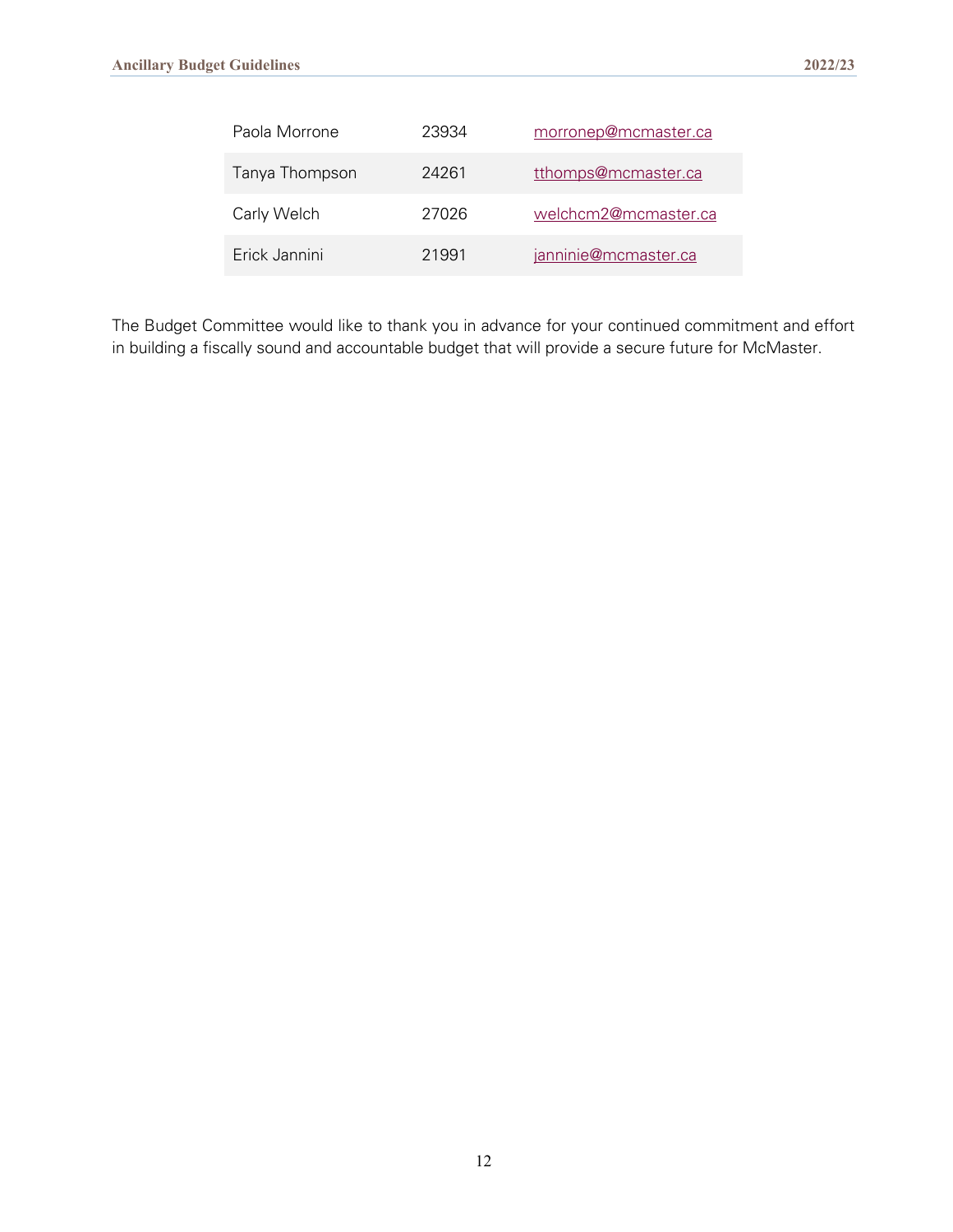## APPENDIX A – 2021/22 RENT

Total rent charge (updated September 2021):

|                                                  | 2021/22 Projection |      | 2022/23 Budget |             |     | 2023/24 Plan          |     |              |             | 2024/25 Plan |           |     |             |             |     |           |      |              |
|--------------------------------------------------|--------------------|------|----------------|-------------|-----|-----------------------|-----|--------------|-------------|--------------|-----------|-----|-------------|-------------|-----|-----------|------|--------------|
|                                                  |                    |      |                |             |     |                       |     |              |             |              | Total     |     |             |             |     | Total     |      |              |
|                                                  |                    |      | Rent excl.     |             |     | Total                 |     | Rent excl.   |             |              | Rent      |     | Rent excl.  |             |     | Rent      |      | Rent excl.   |
|                                                  | <b>NASM</b>        |      | insurance      | NASM        |     | <b>Rent Rate/NASM</b> |     | insurance    | <b>NASM</b> |              | Rate/NASM |     | insurance   | <b>NASM</b> |     | Rate/NASM |      | insurance    |
| <b>Campus Store</b>                              | .709               | -S   | 460,662        | $1.709$ \$  |     | 269.63                | \$  | 460.662      | .709        | - \$         | 269.63    | £.  | 460,662     | 709.ا       | \$  | 269.63    |      | 460,662      |
| Hospitality                                      | 4,538              | -S   | .223.527       | $4,274$ \$  |     | 269.63                |     | \$1.152.469  | 4.274       | - \$         | 269.63    |     | \$1.152.469 | 4,274       | S   | 269.63    | \$1  | 1.152.469    |
| Housing & Conference Services - Residences       | 86,935             | -96  | 3,657,024      | $86,935$ \$ |     | 42.07                 |     | \$ 3,657,025 | 86,935 \$   |              | 42.07     |     | \$3,657,025 | 86,935      | \$. | 42.07     |      | \$ 3.657.025 |
| Housing & Conference Services - Commons Building | 792                | - \$ | 213.606        | $792$ \$    |     | 269.63                | -S  | 213.606      | 792         | - \$         | 269.63    | S.  | 213.606     | 792         | \$. | 269.63    | - 35 | 213.606      |
| Housing & Conference Services - Revised Total    | 87,728             | - 35 | 3.870.630      | 87,728      |     |                       |     | \$ 3,870,631 | 87,728      |              |           |     | \$3.870.631 | 87,728      |     |           |      | \$3,870,631  |
| Continuing Education                             |                    |      |                |             |     |                       |     |              |             |              |           |     |             |             |     |           |      |              |
| (Space with 1500 SF = 140 NASM credit)           | 1,776              | - 35 | 478.891        | $1.776$ \$  |     | 269.63                | -S  | 478.891      | 1,776       | S            | 269.63    | \$. | 478,891     | 1,776       | S   | 269.63    | -5   | 478,891      |
| <b>MPS</b>                                       | 437                | -96  | 117,859        | 452         | \$  | 269.63                | \$. | 121.736      | 452         | - \$         | 269.63    |     | 121.736     | 452         | \$  | 269.63    | -S   | 121,736      |
| Parking                                          | 127                |      | 34.256         | 127         | -\$ | 269.63                | -S  | 34,256       | 127         |              | 269.63    |     | 34,256      | 127         |     | 269.63    |      | 34,256       |

<span id="page-13-0"></span>Internal Rent waiver for non-academic Ancillaries:

|                                               |                                                     | 2021/22 Projection |  |  |
|-----------------------------------------------|-----------------------------------------------------|--------------------|--|--|
|                                               |                                                     |                    |  |  |
|                                               | Rent Credit 50% of<br>2020/21<br>Enter as One-time) |                    |  |  |
| <b>Campus Store</b>                           | \$                                                  | 229,000            |  |  |
| Hospitality                                   | \$                                                  | 612,000            |  |  |
| Housing & Conference Services - Revised Total | \$                                                  | 1,935,000          |  |  |
| <b>MPS</b>                                    | \$                                                  | 59,000             |  |  |
| Parking                                       | \$                                                  | 15,000             |  |  |
| DBAC (A&R)                                    | \$                                                  | 907,000            |  |  |
| <b>Total Internal Rent Credit</b>             | \$                                                  | 3,757,000          |  |  |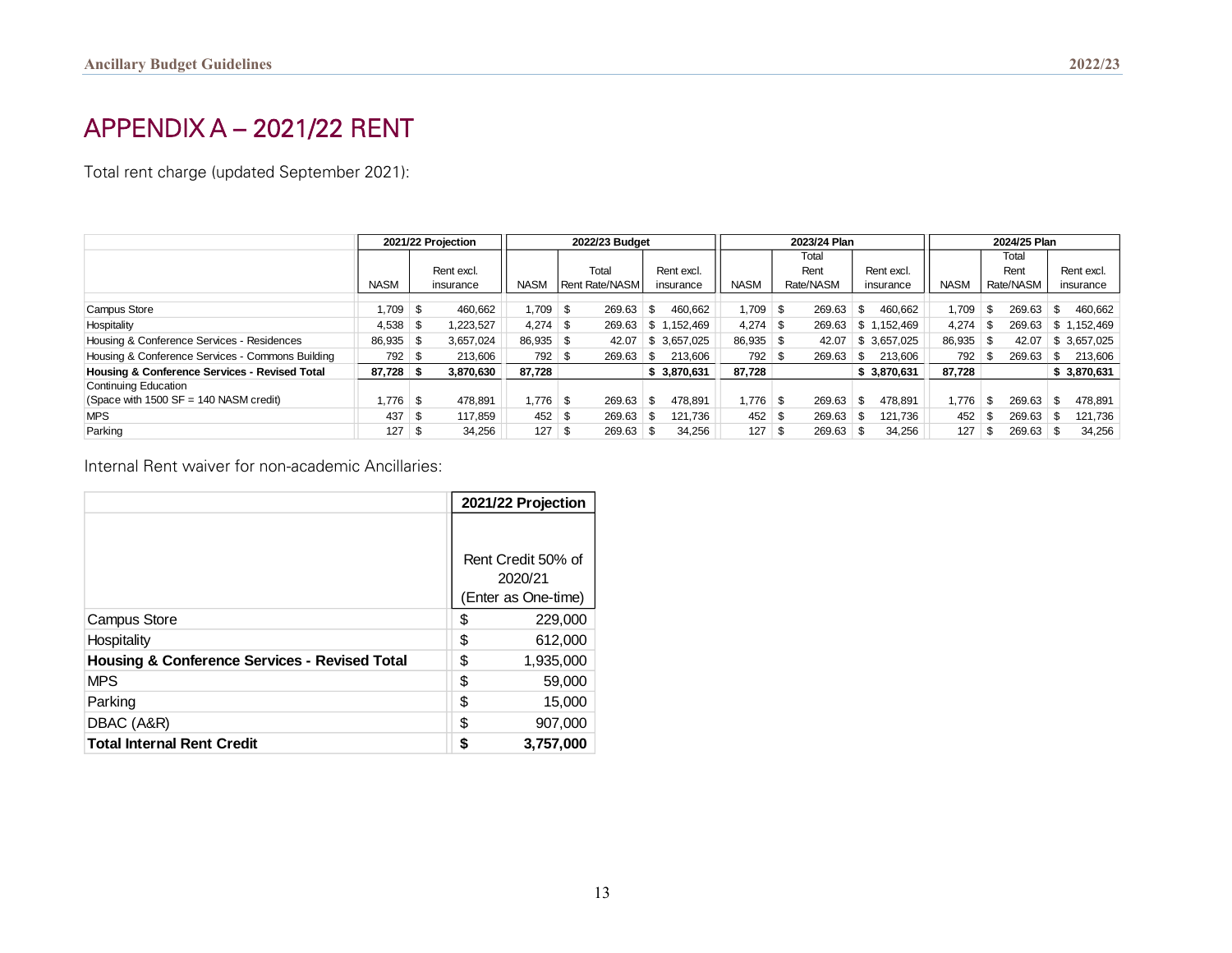#### Rent rate breakdown:

| Rent rate breakdown:                                                |                    |                |              |              |
|---------------------------------------------------------------------|--------------------|----------------|--------------|--------------|
|                                                                     | 2021/22 Projection | 2022/23 Budget | 2023/24 Plan | 2024/25 Plan |
|                                                                     |                    |                |              |              |
| <b>Buildings</b>                                                    | \$<br>8.16         | \$<br>8.16     | \$<br>8.16   | \$<br>8.16   |
| Logistics and Mail Services                                         | \$<br>4.16         | \$<br>4.16     | \$<br>4.16   | \$<br>4.16   |
| Design&Construction                                                 | \$<br>4.64         | \$<br>4.64     | \$<br>4.64   | \$<br>4.64   |
| Grounds                                                             | \$<br>4.85         | \$<br>4.85     | \$<br>4.85   | \$<br>4.85   |
| Facilities Central Admin OH                                         | \$<br>15.24        | \$<br>15.24    | \$<br>15.24  | \$<br>15.24  |
| Renovation Contingency                                              | \$<br>5.01         | \$<br>5.01     | \$<br>5.01   | \$<br>5.01   |
|                                                                     |                    |                |              |              |
| Sub-total*                                                          | \$<br>42.07        | \$<br>42.07    | \$<br>42.07  | \$<br>42.07  |
| <b>Custodial Services</b>                                           | \$<br>22.04        | \$<br>22.04    | \$<br>22.04  | \$<br>22.04  |
| Facilities Maintenance Service (incl's FHS Deployed)                | \$<br>34.11        | \$<br>34.11    | \$<br>34.11  | \$<br>34.11  |
| <b>Utilities</b>                                                    | \$<br>118.82       | \$<br>118.82   | \$<br>118.82 | \$<br>118.82 |
| Deferred Maintenance                                                | \$<br>52.60        | \$<br>52.60    | \$<br>52.60  | \$<br>52.60  |
| <b>Total rent rate</b>                                              | \$<br>269.63       | \$<br>269.63   | \$<br>269.63 | \$<br>269.63 |
| Excludes charges billed directly to Housing and Conference Services |                    |                |              |              |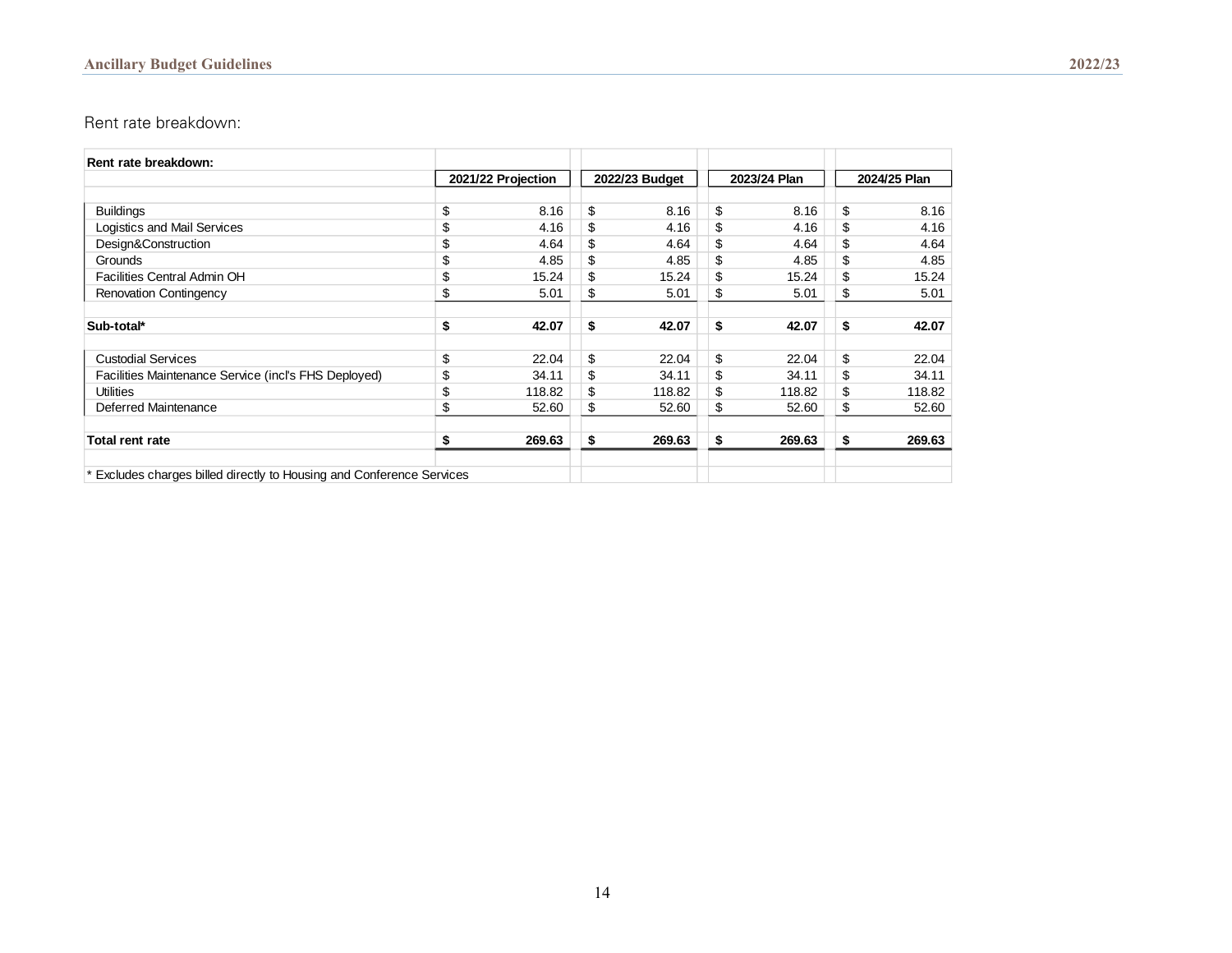## <span id="page-15-0"></span>APPENDIX B – 2021/22 BUDGET CYCLE TIMELINES

| Week of                | <b>IRA</b>                                | <b>Facility Services</b> | <b>Budgeting Services</b>                                                                           | <b>Support Units</b>              | <b>Budget Committee</b>                                           | Deans                                                            | <b>Activity Units</b>         | <b>Ancillary Units</b>                          |  |  |  |
|------------------------|-------------------------------------------|--------------------------|-----------------------------------------------------------------------------------------------------|-----------------------------------|-------------------------------------------------------------------|------------------------------------------------------------------|-------------------------------|-------------------------------------------------|--|--|--|
| Jun 21-21              |                                           | Finalize NASM            | Issue support unit - June<br>25th                                                                   |                                   | Approve FY21 benefits &<br>support unit guidelines -<br>June 23rd |                                                                  |                               |                                                 |  |  |  |
| Jun 28-21              |                                           |                          |                                                                                                     |                                   |                                                                   |                                                                  |                               |                                                 |  |  |  |
| Jul 5-21               |                                           |                          |                                                                                                     |                                   |                                                                   |                                                                  |                               |                                                 |  |  |  |
| Jul 12-21<br>Jul 19-21 |                                           |                          |                                                                                                     |                                   |                                                                   |                                                                  |                               |                                                 |  |  |  |
| Jul 26-21              |                                           |                          |                                                                                                     |                                   |                                                                   |                                                                  |                               |                                                 |  |  |  |
| Aug 2-21               |                                           |                          |                                                                                                     |                                   |                                                                   |                                                                  |                               |                                                 |  |  |  |
|                        | <b>Finalize FY21 actual</b>               |                          |                                                                                                     |                                   |                                                                   |                                                                  |                               |                                                 |  |  |  |
| Aug 9-21               | revenue                                   |                          |                                                                                                     |                                   |                                                                   |                                                                  |                               |                                                 |  |  |  |
| Aug 16-21              |                                           |                          |                                                                                                     |                                   |                                                                   |                                                                  |                               |                                                 |  |  |  |
| Aug 23-21              |                                           |                          |                                                                                                     | Work on budgets                   |                                                                   |                                                                  | Work on 5 Month Review        |                                                 |  |  |  |
| Aug 30-21              |                                           |                          |                                                                                                     | (15 weeks)                        |                                                                   |                                                                  | (15 weeks)                    |                                                 |  |  |  |
| Sep 6-21               | <b>Finalize FY22 estimated</b><br>revenue |                          |                                                                                                     |                                   |                                                                   |                                                                  |                               |                                                 |  |  |  |
| Sep 13-21              |                                           |                          |                                                                                                     |                                   |                                                                   |                                                                  |                               |                                                 |  |  |  |
| Sep 20-21              |                                           |                          | Send FY21 actual and FY22<br>estimated allocations to<br><b>Budget Committee</b>                    |                                   |                                                                   |                                                                  |                               |                                                 |  |  |  |
|                        |                                           |                          | <b>Issue FY20 actual &amp; FY21</b>                                                                 |                                   | Review FY20 actual and                                            |                                                                  |                               |                                                 |  |  |  |
| Sep 27-21              |                                           |                          | estimated allocations                                                                               |                                   | FY21 estimated allocations                                        |                                                                  |                               |                                                 |  |  |  |
| Oct 4-21               |                                           |                          |                                                                                                     |                                   |                                                                   |                                                                  |                               |                                                 |  |  |  |
| Oct 11-21              |                                           |                          |                                                                                                     | Budget submissions due            |                                                                   |                                                                  | 5 Month Review due            | Highlevel re-projection due                     |  |  |  |
| Oct 18-21              |                                           |                          | Send support unit<br>submissions to Budget<br>Committee & Deans                                     |                                   |                                                                   | Review support unit submissions                                  |                               |                                                 |  |  |  |
| Oct 25-21              |                                           |                          |                                                                                                     |                                   |                                                                   |                                                                  |                               |                                                 |  |  |  |
| Nov 1-21               |                                           |                          |                                                                                                     |                                   | Support unit budget presentations 1st/ 4th/ 5th                   |                                                                  |                               |                                                 |  |  |  |
| Nov 8-21               |                                           |                          | Send draft 5 Month review                                                                           |                                   |                                                                   |                                                                  |                               |                                                 |  |  |  |
|                        |                                           |                          | to PRC -Nov 11th                                                                                    |                                   |                                                                   |                                                                  |                               |                                                 |  |  |  |
| Nov 15-21              |                                           |                          | <b>Re-Send 5 Month Review</b><br>to PRC - Nov 17th                                                  |                                   | <b>Approve 5 Month Review</b>                                     | Written feedback on<br>presentations due                         |                               |                                                 |  |  |  |
|                        |                                           |                          | Send support unit<br>resubmissions to Budget<br>Committee if necessary                              | Resubmissions due if<br>necessary |                                                                   |                                                                  |                               |                                                 |  |  |  |
|                        |                                           |                          | Issue activity and anillary                                                                         |                                   | Approve activity and                                              |                                                                  |                               |                                                 |  |  |  |
|                        |                                           |                          | unit guidelines without                                                                             |                                   | ancillary unit guidelines                                         |                                                                  |                               |                                                 |  |  |  |
|                        |                                           |                          | allocations - Nov 26th                                                                              |                                   | without allocations/                                              |                                                                  |                               |                                                 |  |  |  |
| Nov 22-21              |                                           |                          |                                                                                                     |                                   | Template                                                          |                                                                  |                               |                                                 |  |  |  |
|                        |                                           |                          |                                                                                                     |                                   | Rank unfunded priorities<br>Receive support unit                  |                                                                  |                               |                                                 |  |  |  |
|                        |                                           |                          |                                                                                                     |                                   | resubmissions if necessary                                        |                                                                  |                               |                                                 |  |  |  |
|                        |                                           |                          |                                                                                                     |                                   | Rank unfunded priorities (if                                      |                                                                  |                               |                                                 |  |  |  |
| Nov 29-21              | <b>Finalize revenue estimates</b>         |                          |                                                                                                     |                                   | required)                                                         |                                                                  |                               |                                                 |  |  |  |
| Dec 6-21               | Issue activity unit metrics               |                          | Begin Revision of budgets for approved priorities                                                   |                                   |                                                                   |                                                                  |                               |                                                 |  |  |  |
|                        |                                           |                          |                                                                                                     |                                   |                                                                   |                                                                  |                               |                                                 |  |  |  |
| Dec 13-21              |                                           |                          | Send activity unit<br>allocations to Budget<br>Committee                                            |                                   |                                                                   |                                                                  |                               |                                                 |  |  |  |
| Dec 20-21              |                                           |                          |                                                                                                     |                                   |                                                                   |                                                                  |                               |                                                 |  |  |  |
| Dec 27-21              |                                           |                          |                                                                                                     |                                   |                                                                   |                                                                  |                               |                                                 |  |  |  |
| Jan 3-22               |                                           |                          | Send activity unit<br>allocations to Budget<br>Committee                                            |                                   |                                                                   |                                                                  | Work on Budgets (16<br>weeks) | Work on Budgets (16<br>Weeks)                   |  |  |  |
| Jan 10-22              |                                           |                          | Issue activity unit<br>allocations                                                                  |                                   | Review activity unit<br>allocations                               |                                                                  |                               |                                                 |  |  |  |
| Jan 17-22              |                                           |                          |                                                                                                     |                                   |                                                                   |                                                                  |                               |                                                 |  |  |  |
| Jan 24-22              |                                           |                          |                                                                                                     | <b>Response to Deans' written</b> |                                                                   |                                                                  |                               |                                                 |  |  |  |
|                        |                                           |                          |                                                                                                     | feedback due                      |                                                                   |                                                                  |                               |                                                 |  |  |  |
| Jan 31-22              |                                           |                          |                                                                                                     |                                   |                                                                   |                                                                  |                               |                                                 |  |  |  |
| Feb 7-22<br>Feb 14-22  |                                           |                          |                                                                                                     |                                   |                                                                   |                                                                  |                               |                                                 |  |  |  |
| Feb 21-22              |                                           |                          |                                                                                                     |                                   |                                                                   |                                                                  |                               |                                                 |  |  |  |
| Feb 28-22              | Update revenue estimates                  |                          |                                                                                                     |                                   |                                                                   |                                                                  |                               |                                                 |  |  |  |
| Mar 7-22               |                                           |                          |                                                                                                     |                                   |                                                                   |                                                                  |                               |                                                 |  |  |  |
| Mar 14-22              |                                           |                          |                                                                                                     |                                   |                                                                   |                                                                  |                               | Budget submissions due - March 14th and 18th    |  |  |  |
|                        |                                           |                          |                                                                                                     |                                   |                                                                   |                                                                  |                               |                                                 |  |  |  |
| Mar 21-22              |                                           |                          | Send budget submissions to<br><b>Budget Committee &amp; Deans</b><br>- March 21st and March<br>25th |                                   |                                                                   | Review activity & ancillary unit submissions                     |                               |                                                 |  |  |  |
| Mar 28-22              |                                           |                          |                                                                                                     |                                   |                                                                   | Activity & ancillary unit presentations March 28th and April 1st |                               |                                                 |  |  |  |
|                        |                                           |                          | Send Fund 20/30/45 budget                                                                           |                                   |                                                                   |                                                                  |                               |                                                 |  |  |  |
| Apr 4-22               |                                           |                          | tables                                                                                              |                                   |                                                                   |                                                                  |                               | Budget resubmissions due if necessary (Apr 6th) |  |  |  |
| Apr 11-22              |                                           |                          |                                                                                                     |                                   | Receive resubmissions if<br><b>necessary</b>                      |                                                                  |                               |                                                 |  |  |  |
| Apr 18-22              |                                           |                          | Send final consolidated                                                                             |                                   |                                                                   |                                                                  |                               |                                                 |  |  |  |
|                        |                                           |                          | budget                                                                                              |                                   |                                                                   |                                                                  |                               |                                                 |  |  |  |
| Apr 25-22              |                                           |                          |                                                                                                     |                                   | <b>Approve final consolidated</b><br>budget                       |                                                                  |                               |                                                 |  |  |  |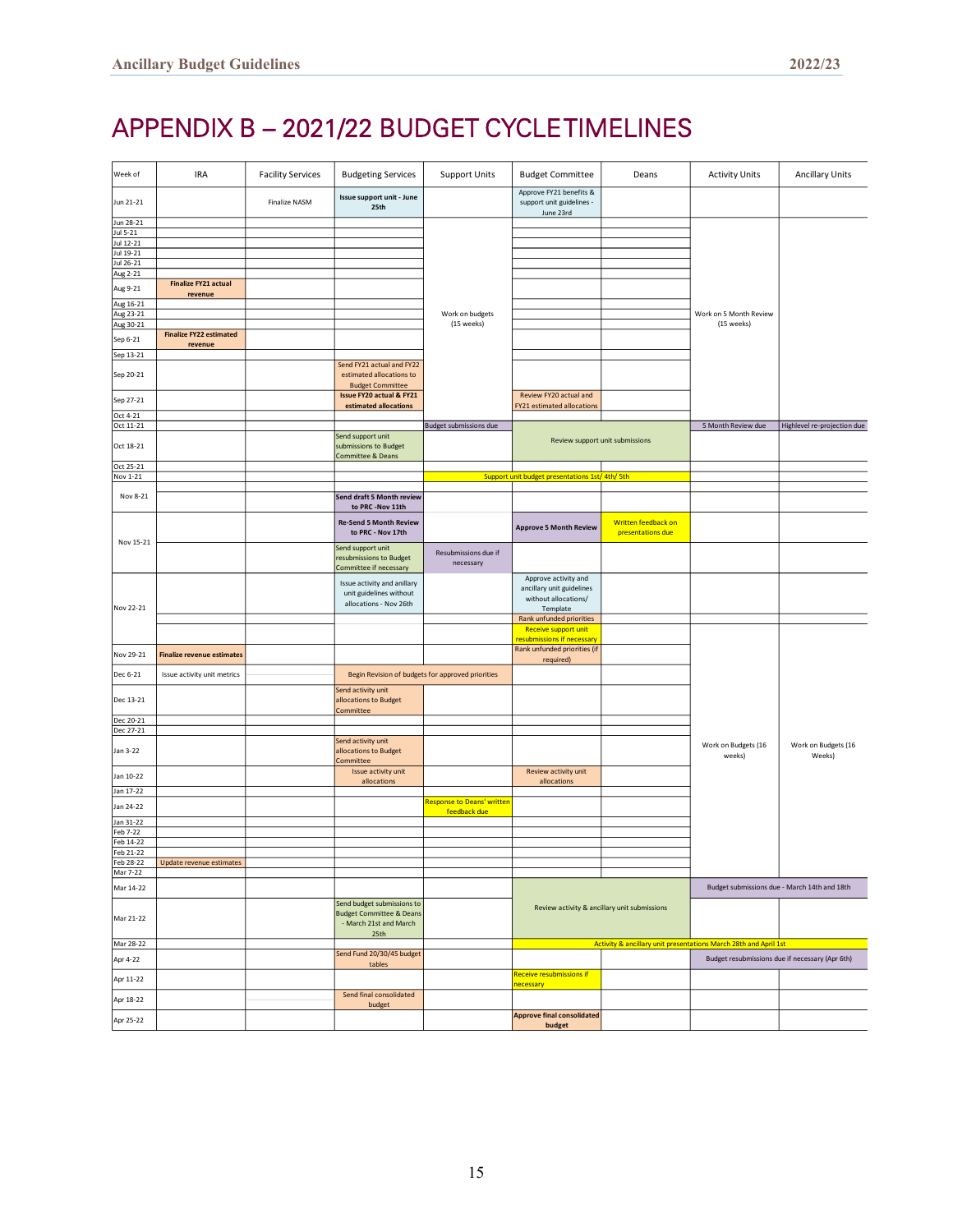## <span id="page-16-0"></span>APPENDIX C – ONGOING VS. ONE-TIME REVENUE AND EXPENDITURE GUIDELINES

It is important to separate one-time from ongoing items within budget reporting to be able to clearly identify if a unit's funding/revenue can sustain its level of operations on a continual basis.

#### Ongoing expenditures

An ongoing item is one that is incurred in the normal operations of a unit. It is a part of the regular activities and required on a continual basis for the efficient and productive running of the unit. Examples would be salaries and benefits for permanent employees, supplies, telecommunications, printing, computer purchases (if done on a rotating basis through the unit), and travel.

#### One-Time Expenditures

One-time items are those that would occur within a single reporting period and which are unlikely to recur in the future, although they could cross over multiple reporting periods. These would be items that are not part of the normal activities of a unit. Examples would be severance payments, consultants/contractual staffing used for a specific time-defined project, computer purchase that would be large and one-time (system replacements), large capital purchases, large renovations.

#### Structural Deficit

A structural deficit occurs when the regular ongoing costs within a unit exceed the regular ongoing revenue/allocation for that unit. This means that the income is not sufficient to cover the costs of regular ongoing operations. A structural deficit in the ongoing operations of a unit cannot be sustained as it shows that the unit will not be able to cover its costs on a continual basis. A deficit in the ongoing operations of a unit may not be considered a structural deficit if there is a reasonable strategy to address the deficit.

#### One-Time Deficit

A budget deficit may be incurred in a particular year within an area due to one-time expenses. This does not mean that the deficit will occur in all years, as the expenses will reduce to normal levels once the one-time event has been completed.

|                              |         | Structural deficit                                                   |       | One-time deficit |                                                                   |       |  |  |  |
|------------------------------|---------|----------------------------------------------------------------------|-------|------------------|-------------------------------------------------------------------|-------|--|--|--|
|                              | Ongoing | One-time                                                             | Total | Ongoing          | One-time                                                          | Total |  |  |  |
| Year 1                       |         |                                                                      |       |                  |                                                                   |       |  |  |  |
| Revenue                      | 1.000   | 50                                                                   | 1.050 | 1.000            | 50                                                                | 1,050 |  |  |  |
| Expenses                     | 1.050   |                                                                      | 1,050 | 950              | 150                                                               | 1,100 |  |  |  |
| Surplus (deficit)            | (50)    | 50                                                                   | 0     | 50               | (100)                                                             | (50)  |  |  |  |
| Year 2<br>Revenue            | 1.000   | $\Omega$                                                             | 1.000 | 1.000            | $\Omega$                                                          | 1,000 |  |  |  |
| Expenses                     | 1,050   |                                                                      | 1.050 | 950              |                                                                   | 950   |  |  |  |
| Surplus (deficit)            | (50)    | $\Omega$                                                             | (50)  | 50               | $\Omega$                                                          | 50    |  |  |  |
| Cumulative surplus (deficit) | (100)   | 50                                                                   | (50)  | 100              | (100)                                                             | n     |  |  |  |
|                              |         | A structural deficit will continue to<br>build and is unsustainable. |       |                  | A one-time deficit can be covered<br>by surpluses in other years. |       |  |  |  |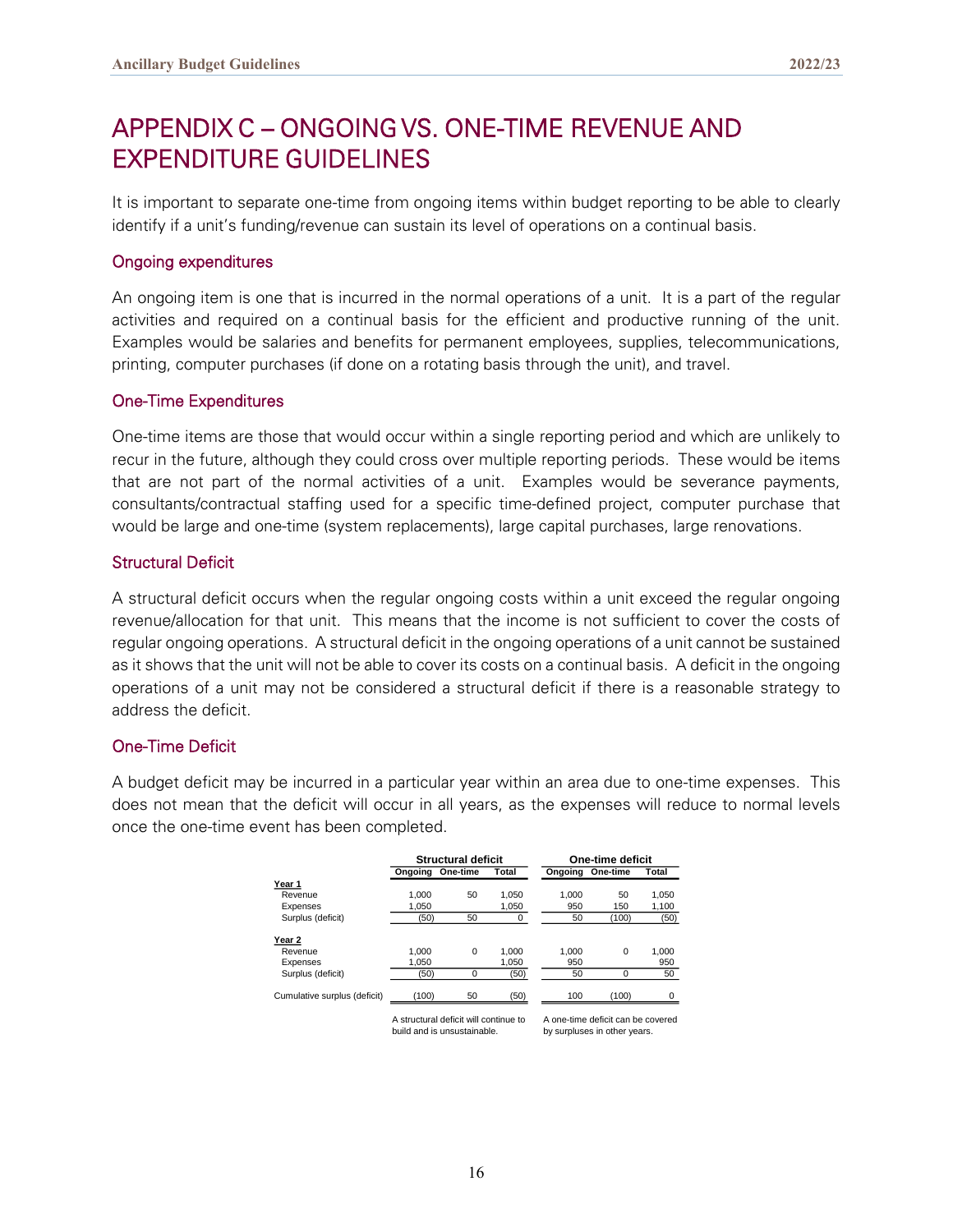## <span id="page-17-0"></span>APPENDIX D – LABOUR/BENEFIT ACCOUNT MAPPING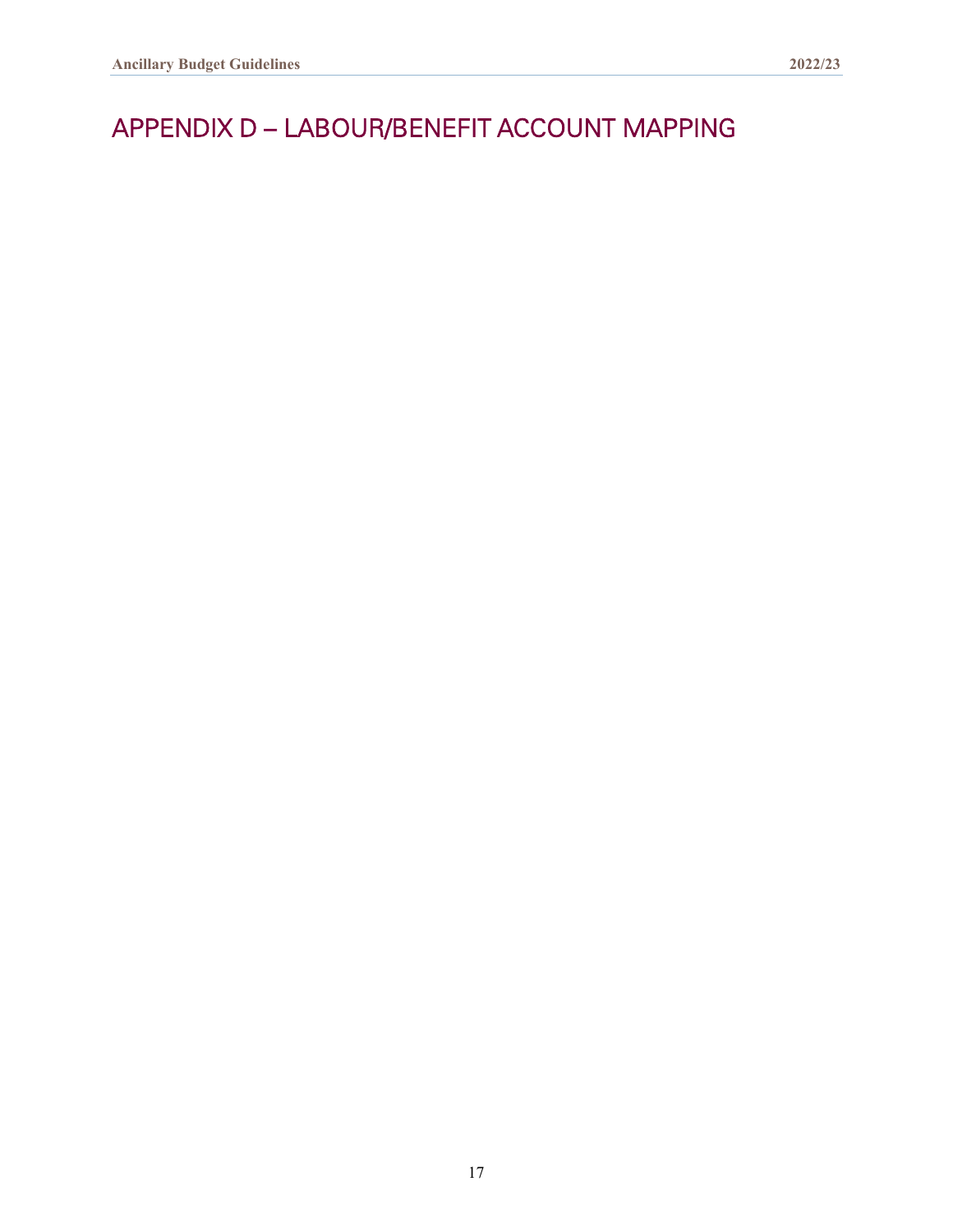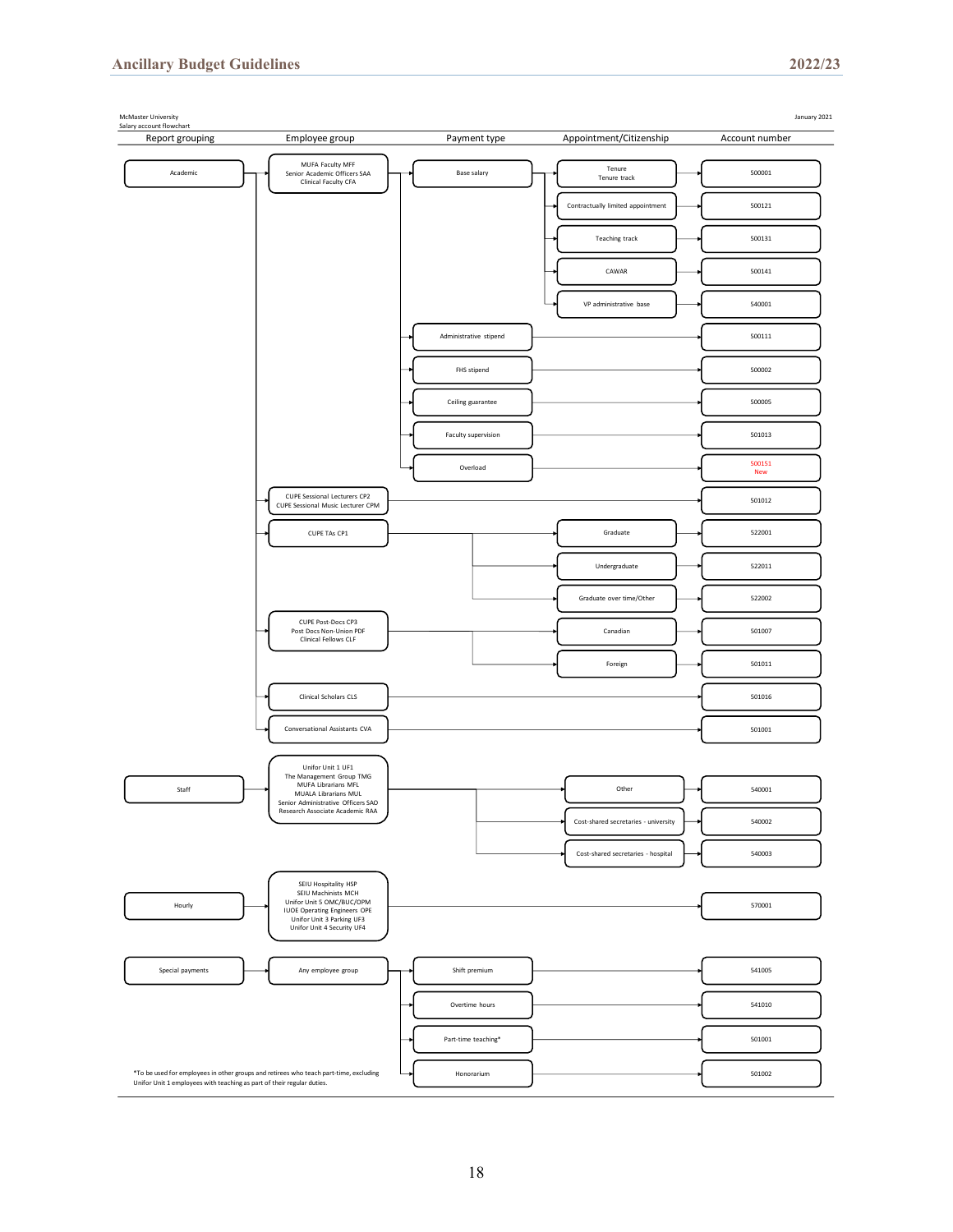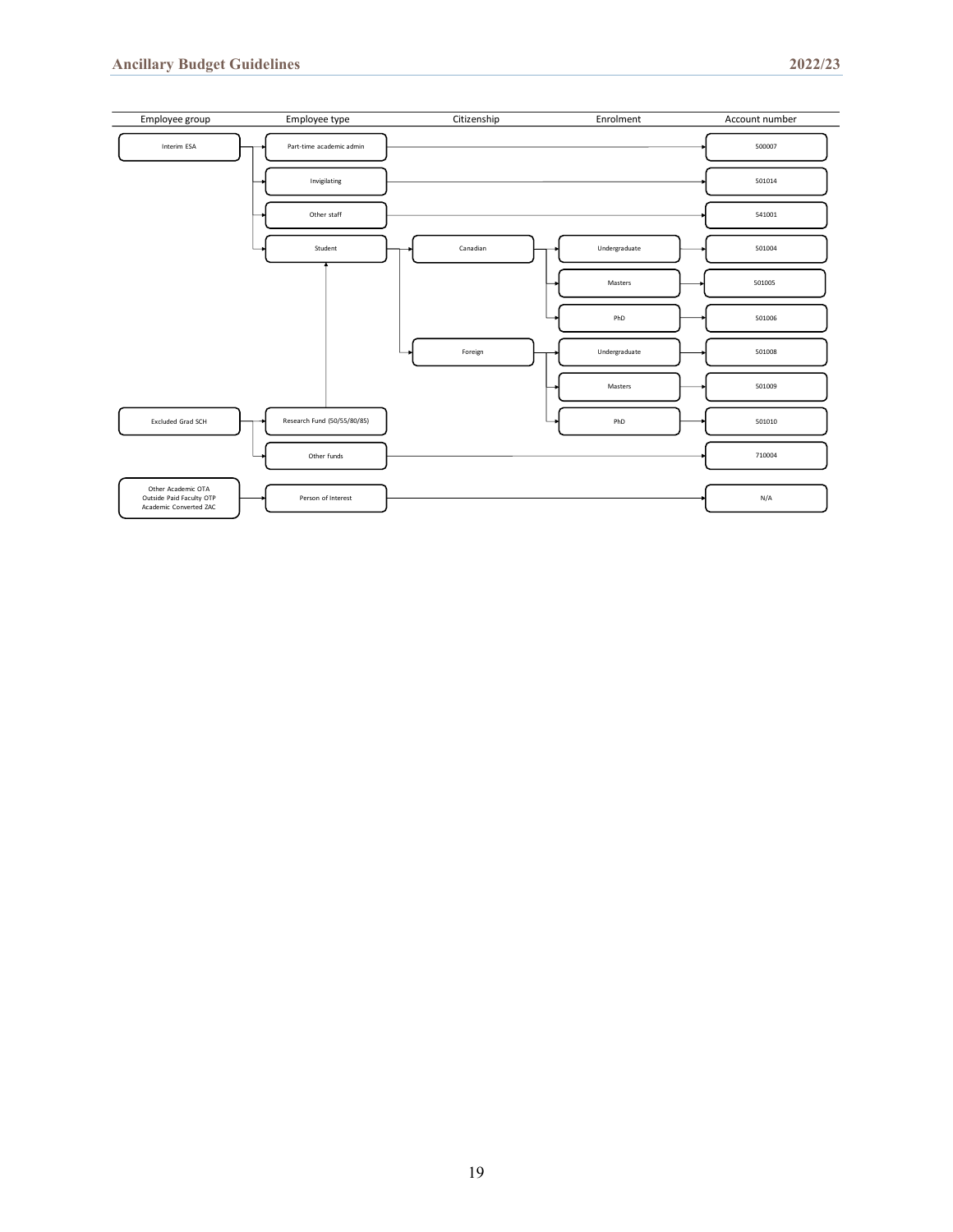| <b>Salary Account</b>         | <b>Description</b>                    | <b>Benefit Account</b> | <b>Description</b>                    |
|-------------------------------|---------------------------------------|------------------------|---------------------------------------|
| <b>ACADEMIC FULL-TIME</b>     |                                       |                        |                                       |
|                               | 500001 Academic Full Time Salary      |                        | 510001 Benefits Academic FT           |
|                               | 500005 Academic Ceil GUAR/Other       |                        | 510005 FB PT Other Academic           |
|                               | 500131 Academic Teach Track           |                        | 510131 FB Academic - Teach Track      |
| <b>ACADEMIC STIPENDS</b>      |                                       |                        |                                       |
|                               | 500111 Academic Admin Stipend         |                        | 510001 Benefits Academic FT           |
|                               | 500002 Academic FHS Stipend           |                        | 510002 FB Academic FHS Stipend        |
|                               | 500151 Academic Overload              |                        | 510151 FB Academic Overload           |
| <b>ACADEMIC CLA</b>           |                                       |                        |                                       |
|                               | 500121 Academic - CLA                 |                        | 510121 FB Academic - CLA              |
| <b>ACADEMIC CAWAR</b>         |                                       |                        |                                       |
|                               | 500141 Academic - Cawar               |                        | 510141 FB Academic - CAWAR            |
| <b>ACADEMIC PART-TIME</b>     |                                       |                        |                                       |
|                               | 501001 Academic Salary Part Time      |                        | 511009 FB PT Academic                 |
|                               | 501002 Honoraria Academic Part Time   |                        | 511010 FB PT Other Academic           |
|                               | 501004 Salary Undergrad Student Can   |                        | 511001 FB PT Undergrad Student - CDN  |
|                               | 501005 Salary Masters Student Can     |                        | 511002 FB PT Masters Student - CDN    |
|                               | 501006 Salary PhD Student Can         |                        | 511004 FB PT Ph.D Student - CDN       |
|                               | 501007 Salary PostDoc Fellows         |                        | 511003 FB PT PostDoc Fellow - CDN     |
|                               | 501008 Salary Undergrad Studt Foreign |                        | 511005 FB PT Undergrad Stud - Foreign |
|                               | 501009 Salary Masters Student Foreign |                        | 511006 FB PT Masters Student - Foreig |
|                               | 501010 Salary PhD Student Foreign     |                        | 511008 FB PT Ph.D Student - Foreign   |
|                               | 501011 Salary PostDoc Fellows Foreign |                        | 511007 FB PT PostDoc Fellow - Foreign |
|                               | 501012 Salary Session Lecture PT      |                        | 511011 FB Sessional Lecturer          |
|                               | 501013 Faculty supervision            |                        | 511013 FB Faculty Supervision         |
|                               | 501014   Invigiliating                |                        | 511014 FB Invigilating                |
|                               | 501016 Clinical Scholars              |                        | 511016 FB Clinical Scholars           |
| <b>TA</b>                     |                                       |                        |                                       |
|                               | 522001 TA-Graduate In Time FT         |                        | 532001 FB TA-Graduate In Time FT      |
|                               | 522002 TA-Grad OverTime/Non Mac       |                        | 532002 FB TA-Grad OverTime/Non Mac    |
|                               | 522011 TA- Undergraduate              |                        | 532011 FB TA- Undergraduate           |
| <b>NON-ACADEMIC FULL-TIME</b> |                                       |                        |                                       |
|                               | 540001 Support Salaries FT            |                        | 550001 Benefits Support Full Time     |
|                               | 540002 Supports C/S Sec               |                        | 550020 FB Support C/S                 |
|                               | 540003 Support Clinical Educ/Hospital |                        | 550020 FB Support C/S                 |
|                               | 570001 Hourly Staff Wages             |                        | 571001 FB Hourly Staff Wages          |
| <b>NON-ACADEMIC PART-TIME</b> |                                       |                        |                                       |
|                               | 541001 Support Salaries Part Time     |                        | 551001 FB Support PT                  |
|                               | 541005 Shift Premiums PT              |                        | 551001 FB Support PT                  |
|                               | 541007 Transcriptions SA              |                        | 551050 Benefits Support Full Time     |
|                               | 541010 Support Salaries PT Overtime   |                        | 551010 FB Support Staff OverTime      |
|                               | 541051 For MACVIP Clearing Errors     |                        | 551050 FB Support Other PT            |
|                               | 541099 Invalid Combo HCM Earnings     |                        | 551099 Invalid Combo HCM Deductions   |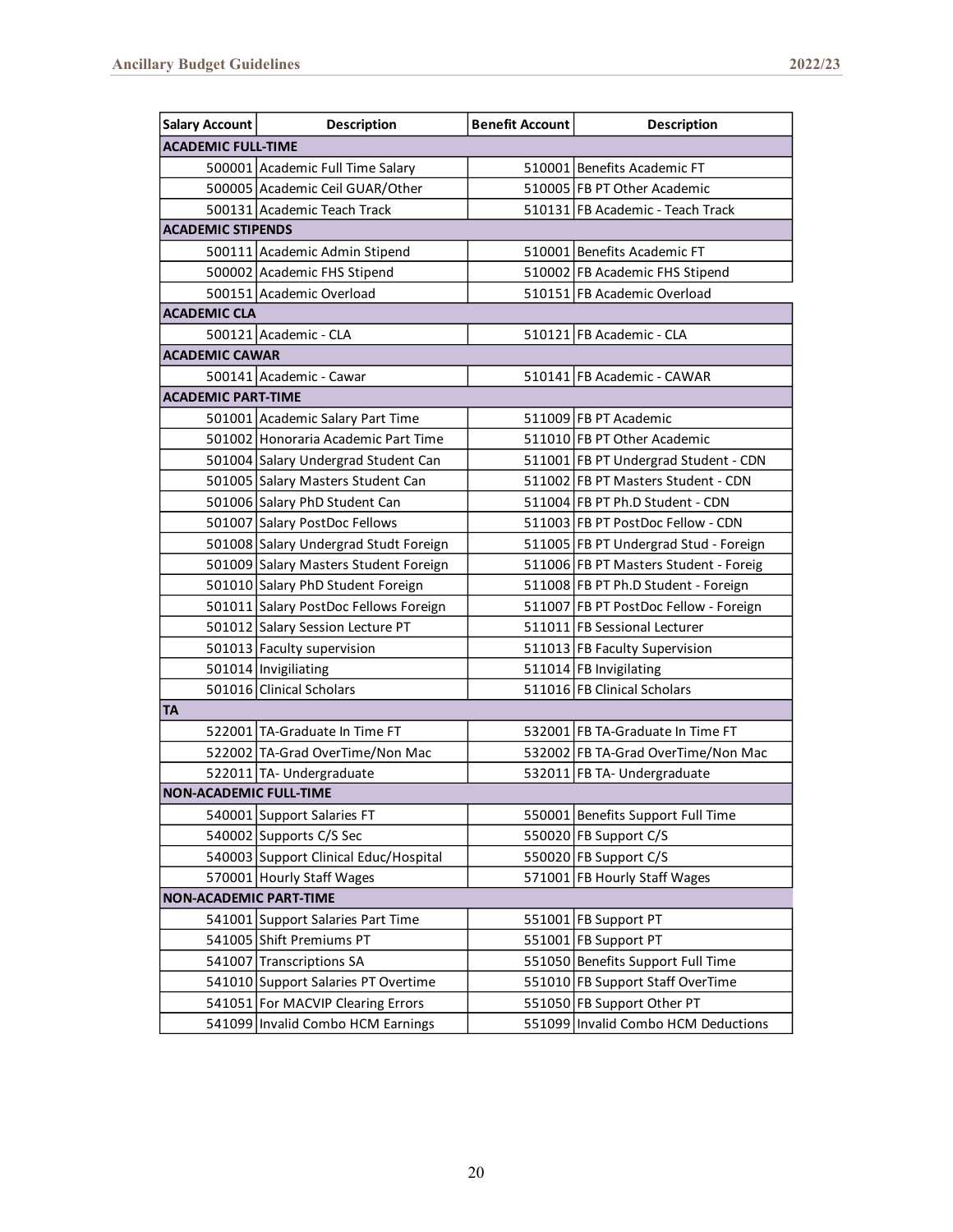| Code            | Union Group                                                     | Account                                                                                                                                                                                                                                                                                    |
|-----------------|-----------------------------------------------------------------|--------------------------------------------------------------------------------------------------------------------------------------------------------------------------------------------------------------------------------------------------------------------------------------------|
| <b>CFA</b>      | <b>Clinical Faculty</b>                                         | 500001 Academic Full Time<br>500005 Academic Ceiling Guarantee<br>500131 Academic Teaching Track<br>500111 Academic Admin Stipend<br>500002 Academic FHS Stipend<br>500121 Academic Contractually Limited Appointment<br>500141 Academic CAWAR                                             |
| <b>CLF</b>      | Clinical Fellows                                                | 501007 Salary Post-Doctoral Fellows                                                                                                                                                                                                                                                        |
| <b>CLS</b>      | Clinical Scholar                                                | 501016 Clinical Scholars                                                                                                                                                                                                                                                                   |
| CP1             | Teaching Assistants CUPE Unit 1                                 | 522001 TA Graduate In Time FT<br>522002 TA Graduate Over Time/Non Mac<br>522011 TA Undergraduate                                                                                                                                                                                           |
| CP <sub>2</sub> | Sessional Faculty CUPE Unit 2                                   | 501012 Salary Sessional Lecture PT                                                                                                                                                                                                                                                         |
| CP3             | Post-Doctoral Fellows CUPE Unit 3                               | 501007 Salary Post-Doctoral Fellows<br>501011 Salary Post-Doctoral Fellows - Foreign                                                                                                                                                                                                       |
| CPM             | Sessional Music Faculty CUPE Unit 2                             | 501001 Academic Salary PT                                                                                                                                                                                                                                                                  |
| <b>CVA</b>      | <b>Conversational Assistants</b>                                | 501001 Academic Salary PT                                                                                                                                                                                                                                                                  |
| ESA             | Interim                                                         | 500007 Part time academic admin<br>500014 Inviglating<br>541001 Other staff<br>501004 STUDENT - Undergraduate CDN<br>501005 STUDENT - Masters CDN<br>501006 STUDENT - PhD CDN<br>501008 STUDENT - Undergraduate Foreign<br>501009 STUDENT - Master Foreign<br>501010 STUDENT - PHD Foreign |
| HSP             | Hospitality SEIU                                                | 570001 Hourly Staff Wages                                                                                                                                                                                                                                                                  |
| MCH             | Machinists SEIU                                                 | 570001 Hourly Staff Wages                                                                                                                                                                                                                                                                  |
| MFF             | <b>MUFA Faculty</b>                                             | 500001 Academic Full Time<br>500005 Academic Ceiling Guarantee<br>500131 Academic Teaching Track<br>500111 Academic Admin Stipend<br>500002 Academic FHS Stipend<br>500121 Academic Contractually Limited Appointment<br>500141 Academic CAWAR                                             |
| MFL             | <b>MUFA Librarians</b>                                          | 540001 Support Salaries FT                                                                                                                                                                                                                                                                 |
| MUL             | MUALA                                                           | 540001 Support Salaries FT                                                                                                                                                                                                                                                                 |
| OPE             | <b>IUOE Operating Engineers</b>                                 | 570001 Hourly Staff Wages                                                                                                                                                                                                                                                                  |
| <b>OTA</b>      | Other Academic Persons of Interest                              | 500001 Academic Full Time Salary                                                                                                                                                                                                                                                           |
| OTP             | <b>Outside Paid Faculty</b>                                     | N/A                                                                                                                                                                                                                                                                                        |
| PDF             | Post-Doctoral Fellows Non-Union                                 | 501007 Salary Post-Doctoral Fellows<br>501011 - Salary Post-Doctoral Fellows - Foreign                                                                                                                                                                                                     |
| RAA             | Research Associate Academic                                     | 541001 Support Salaries PT                                                                                                                                                                                                                                                                 |
| SAA             | Senior Academic Officers                                        | 500001 Academic Full Time Salary                                                                                                                                                                                                                                                           |
| SAO             | Senior Administrative Officers                                  | 540001 Support Salaries FT                                                                                                                                                                                                                                                                 |
| TMG             | <b>TMG</b>                                                      | 540001 Support Salaries FT                                                                                                                                                                                                                                                                 |
| UF1             | Staff Unifor Unit 1                                             | 540001 Support Salaries FT                                                                                                                                                                                                                                                                 |
| UF3             | Parking Unifor Unit 3                                           | 570001 Hourly Staff Wages                                                                                                                                                                                                                                                                  |
| UF4             | Security Unifor Unit 4                                          | 570001 Hourly Staff Wages                                                                                                                                                                                                                                                                  |
| UF5             | Operations & Maintenance BUC<br><b>Facility Services casual</b> | 570001 Hourly Staff Wages                                                                                                                                                                                                                                                                  |
| ZAC             | Academic Converted                                              | 501001 Academic Salary PT                                                                                                                                                                                                                                                                  |

|  | Salary accounts by union group |  |
|--|--------------------------------|--|
|--|--------------------------------|--|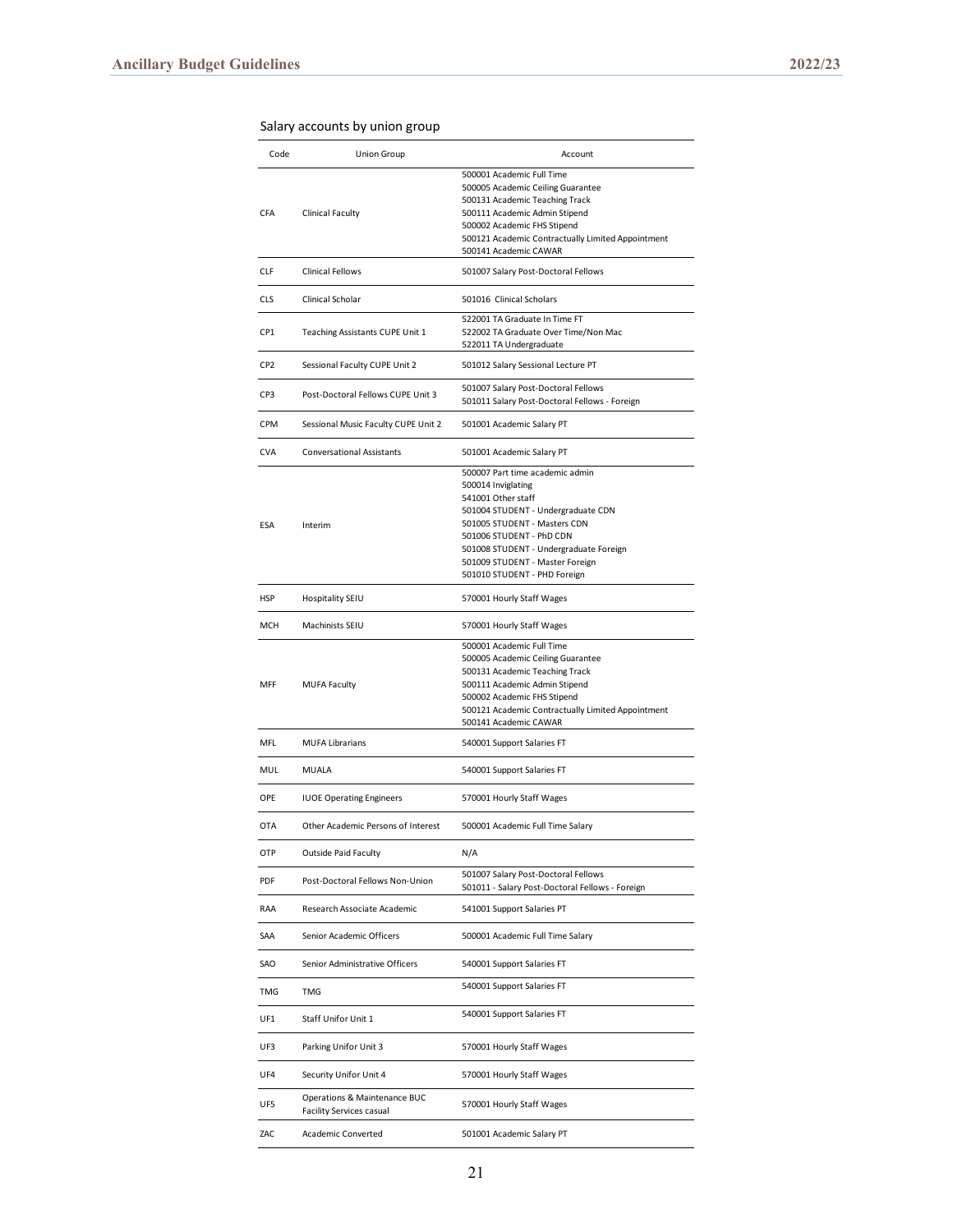## APPENDIX E – TRANSFER ACCOUNTS

- **DO** use transfer accounts on journal entries
- DO use the same transfer account on both sides of the entry
- **DO** use the accounts in black below

DON'T use on deposits, vouchers, purchase requisitions, etc. DON'T use the accounts in gray below (reserved for the offices as shown)

<span id="page-22-0"></span>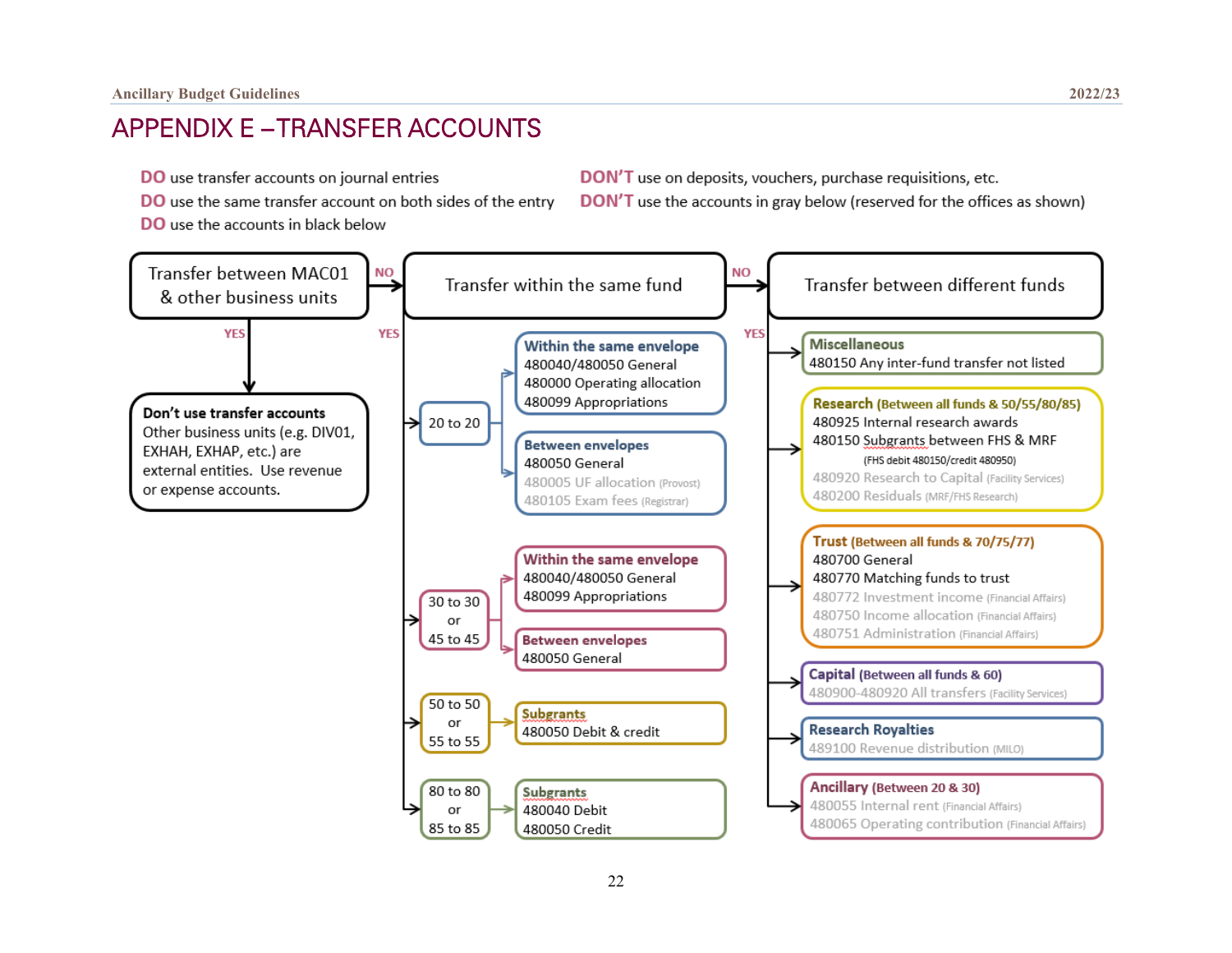#### **Ancillary Budget Guidelines 2022/23**

|                                                               |             | 20                     | 30        | 45                                                 | 50/55                  | 60      | 70/75/77                      | 72/78               | 80/85                  |                                                                                                                                                                                                                                |
|---------------------------------------------------------------|-------------|------------------------|-----------|----------------------------------------------------|------------------------|---------|-------------------------------|---------------------|------------------------|--------------------------------------------------------------------------------------------------------------------------------------------------------------------------------------------------------------------------------|
|                                                               | <b>Fund</b> | Operating              | Ancillary | <b>Specifically</b><br>Externally<br><b>Funded</b> | Research               | Capital | Trusts &<br><b>Endowment:</b> | Cost of<br>Practice | <b>FHS Research</b>    | <b>Description</b>                                                                                                                                                                                                             |
| 1. Transfers within the same Fund<br><b>General transfers</b> |             |                        |           |                                                    |                        |         |                               |                     |                        |                                                                                                                                                                                                                                |
| Within the same budget envelope                               |             | 480040                 | 480040    | 480040                                             |                        |         |                               |                     |                        |                                                                                                                                                                                                                                |
| To/from a different budget envelope                           |             | 480050                 | 480050    | 480050                                             |                        |         |                               |                     |                        |                                                                                                                                                                                                                                |
| <b>Specific transfers</b>                                     |             |                        |           |                                                    |                        |         |                               |                     |                        |                                                                                                                                                                                                                                |
| Operating allocation                                          |             | 480000                 |           |                                                    |                        |         |                               |                     |                        | Allocations of central operating funds per the budget framework.                                                                                                                                                               |
|                                                               |             |                        |           |                                                    |                        |         |                               |                     |                        |                                                                                                                                                                                                                                |
| University Fund specific allocations                          |             | 480005                 |           |                                                    |                        |         |                               |                     |                        | Allocations from the University Fund to activity units for specific purposes, and to support units for<br>on-going funding - entry initiated by the Provost's Office.                                                          |
| University Fund funded priorities                             |             | 480010                 |           |                                                    |                        |         |                               |                     |                        | Used only in the University Fund to record the total of current funding awarded by the Budget<br>Committee.                                                                                                                    |
| Appropriation transfers                                       |             | 480099                 | 480099    | 480099                                             |                        |         |                               |                     |                        | May be used to transfer appropriation balances between departments/programs within the same<br>envelope. Appears below the total surplus/deficit, before net income.                                                           |
| Deferred exam fee transfers                                   |             | 480105                 |           |                                                    |                        |         |                               |                     |                        | Transfer fee revenue to Faculties - entry initiated by the Registrar's Office.                                                                                                                                                 |
| Internal research subgrants                                   |             |                        |           |                                                    | 480050                 |         |                               |                     | 480040 Dr<br>480050 Cr | Subgrants to research projects within the same Fund.                                                                                                                                                                           |
| Research residuals                                            |             |                        |           |                                                    | 480200                 |         |                               |                     | 480200                 | Remaining balance in research projects transferred to unrestricted Funds 50 or 80.                                                                                                                                             |
| Multi sponsor revenue transfer                                |             |                        |           |                                                    | 480930                 |         |                               |                     | 480930                 | Limited to multi sponsor projects for the transfers from the funding source project to the main PI<br>project                                                                                                                  |
| 2. Transfers between different Funds                          |             |                        |           |                                                    |                        |         |                               |                     |                        |                                                                                                                                                                                                                                |
| General transfers not specified below                         |             | 480150                 | 480150    | 480150                                             |                        |         |                               | 480150              |                        |                                                                                                                                                                                                                                |
| Internally funded research awards*                            |             | 480925                 |           | 480925                                             | 480925                 |         |                               | 480925              | 480925                 | Grants funded by Faculty departments, transferred to research projects. If the original source is<br>Trust, Fund 55 or 85 must be credited.                                                                                    |
| Research subgrants between projects                           |             |                        |           |                                                    | 480150                 |         |                               |                     | 480150 Dr<br>480950 Cr | Subgrants to projects between FHS Research and MRF.                                                                                                                                                                            |
| Research overhead income                                      |             |                        |           |                                                    |                        |         |                               |                     |                        |                                                                                                                                                                                                                                |
| CRC                                                           |             | 475002 Cr              |           | 475002 Cr                                          | 809005 Dr              |         |                               |                     | 809005 Dr              | Overhead/administration fee charged to research projects and reimbursed to                                                                                                                                                     |
| ERA<br>Contract overhead                                      |             | 475003 Cr<br>475004 Cr |           | 475003 Cr<br>475004 Cr                             | 809005 Dr<br>809005 Dr |         |                               |                     | 809005 Dr<br>809005 Dr | Faculties/Departments.                                                                                                                                                                                                         |
| Research royalties                                            |             | 489100                 |           |                                                    | 489100                 |         |                               |                     | 489100                 | Royalties earned on intellectual property - entry initiated by MILO.                                                                                                                                                           |
| Ancillary/Operating internal rent                             |             | 480055                 | 480055    |                                                    |                        |         |                               |                     |                        | Rent charge for specified departments reimbursing Facility Services - entry initiated by Financial<br>Services.                                                                                                                |
| Ancillary contribution to Operating                           |             | 480065                 | 480065    |                                                    |                        |         |                               |                     |                        | Percentage of ancillary sales contributed to operating funds.                                                                                                                                                                  |
| Capital from all Funds                                        |             |                        |           |                                                    | 480900 - 480910        |         |                               |                     |                        | Restricted to Facility Services for capital transfers.                                                                                                                                                                         |
| Research to Capital                                           |             |                        |           |                                                    | 480920                 | 480920  |                               |                     | 480920                 | Transfer from research projects for capital - initiated by Facility Services.                                                                                                                                                  |
| 3. Trusts                                                     |             |                        |           |                                                    |                        |         |                               |                     |                        |                                                                                                                                                                                                                                |
| Between Trust and all ledgers*                                |             | 480700                 |           | 480700                                             | 480700                 | 480700  | 480700                        | 480700              | 480700                 | Almost exclusively transfers out of trusts Fund 77. On rare occasions may be a transfer to trusts.                                                                                                                             |
| Investment income allocated (75 to 77)                        |             |                        |           |                                                    |                        |         | 480750                        |                     |                        | Restricted to Financial Affairs department - allocation from Fund 75 to 77 for trust spending.                                                                                                                                 |
| Required match from other Funds to Trust                      |             | 480770                 |           | 480770                                             | 480770                 | 480770  | 480770                        |                     | 480770                 | Used only for matching funds transferred to trust as per trust gift agreement.                                                                                                                                                 |
| Interest transfer to Operating                                |             | 480772                 |           |                                                    |                        |         | 480772                        |                     |                        | Restricted to Financial Affairs department - Investment income from internal endowments<br>allocated to Fund 20 for spending.                                                                                                  |
| Trust administration to Advancement                           |             | 480751                 |           |                                                    |                        |         | 480751                        |                     |                        | Restricted to Financial Affairs department - administration fee charged to trusts.                                                                                                                                             |
| expense                                                       |             |                        |           |                                                    |                        |         |                               |                     |                        | *Trust funding transferred to research through operating: Revenue is recognized in trust when transferred, expense in trust in account 480700 when transfer made (received in operating in 480700), transfer from operating to |
| February 2021                                                 |             |                        |           |                                                    |                        |         |                               |                     |                        |                                                                                                                                                                                                                                |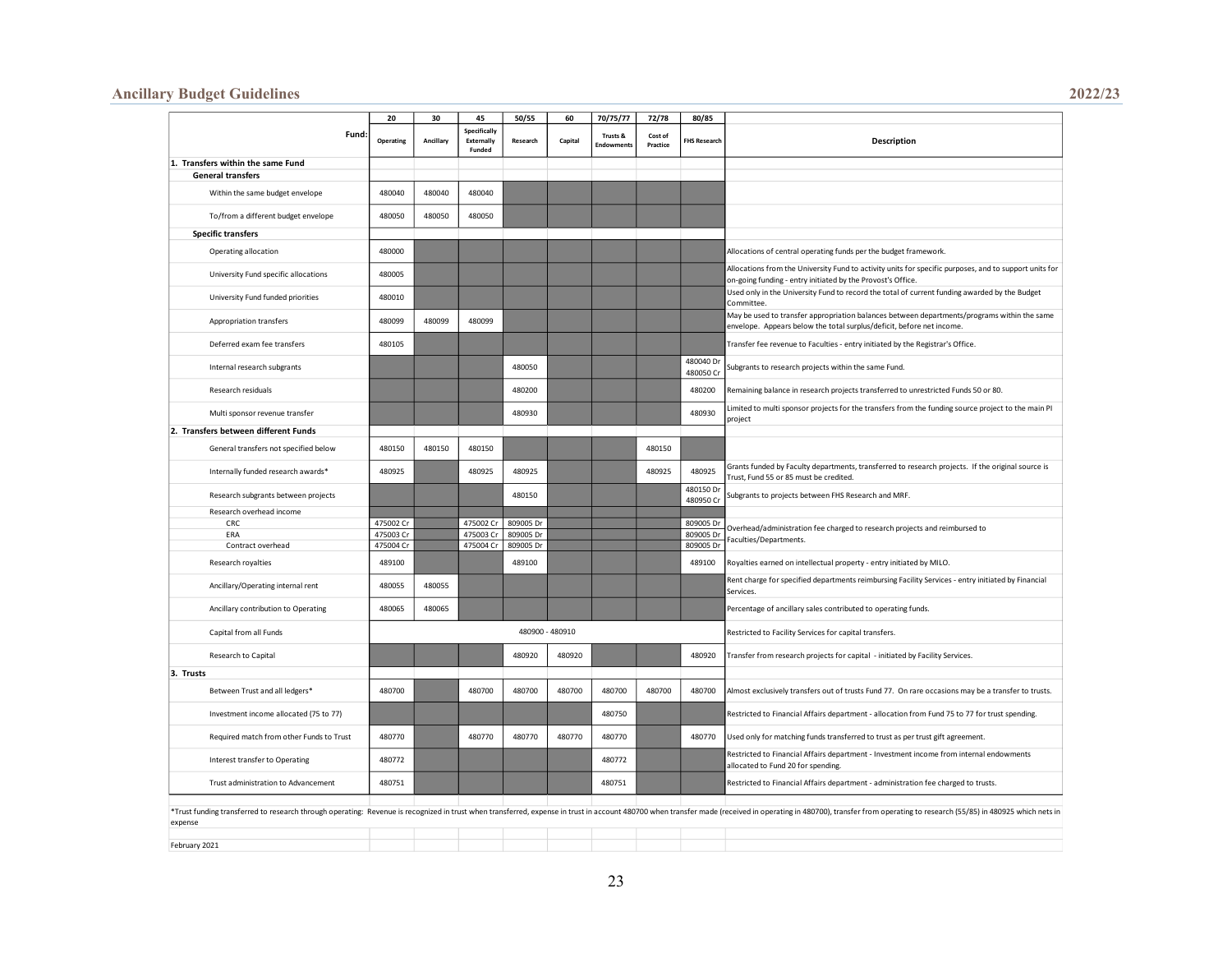## <span id="page-24-0"></span>APPENDIX F – FREQUENTLY ASKED QUESTIONS

#### General

#### 1. How do appropriations and carry-forwards work? How do we show them?

Appropriations and carry-forwards are unspent (surplus) or overspent (deficit) funds from the previous year. Appropriations or carry-forwards are shown at the bottom of the budget submission form. The opening balance for a particular year should be the closing balance from the prior year for each category.

Total revenue, expenses and appropriations for all types (ongoing and one-time) are summarized in the last lines of the form.

A\_6000 Surplus/Deficit: The total of revenue and expense before reallocation of appropriations within the envelope for the type (On-Going, One-Time or All Type) selected in the point of view.

A\_480099 Appropriation transfer: Optional reallocation of appropriations between departments and programs within the same envelope and fund.

A\_3000 Net Income: The total increase or decrease during the year after all revenue, expense and appropriation transfers for the type (On-Going, One-Time or All Type) selected in the point of view. Note that this total could be different than the Deficit or (Surplus) – All Types if the point of view has selected only On-Going or One-Time.

Total Revenue – All Types: The total of all ongoing and one-time revenue.

Total Expenses – All Types: The total of all ongoing and one-time expenses.

Deficit or (Surplus) – All Types: The net of all ongoing and one-time revenue and expenses.

Appropriation Transfers – All Types: The net of all ongoing and one-time appropriation transfers.

Opening Appropriations – All Types:

Actual and 8 Month Review: Actual ending appropriations carried forward from the prior year

Budget: Ending appropriations carried forward in the current forecast

PS Adjustments – All Types: Actual year-to-date journal entries to appropriation accounts in PeopleSoft GL. The only entries to appropriations should be corrections of errors occurring in the prior year-end roll-over.

Closing Appropriations – All Types: Total of Deficit/(Surplus), Opening Appropriations, Appropriation Transfers, and PS Adjustments

#### 2. Why is there such a long time between submission and presentation?

Budgeting Services needs the time to review budget submission prior to forwarding it to Budget Committee. The Budget Committee also needs time to review the submission before the meeting.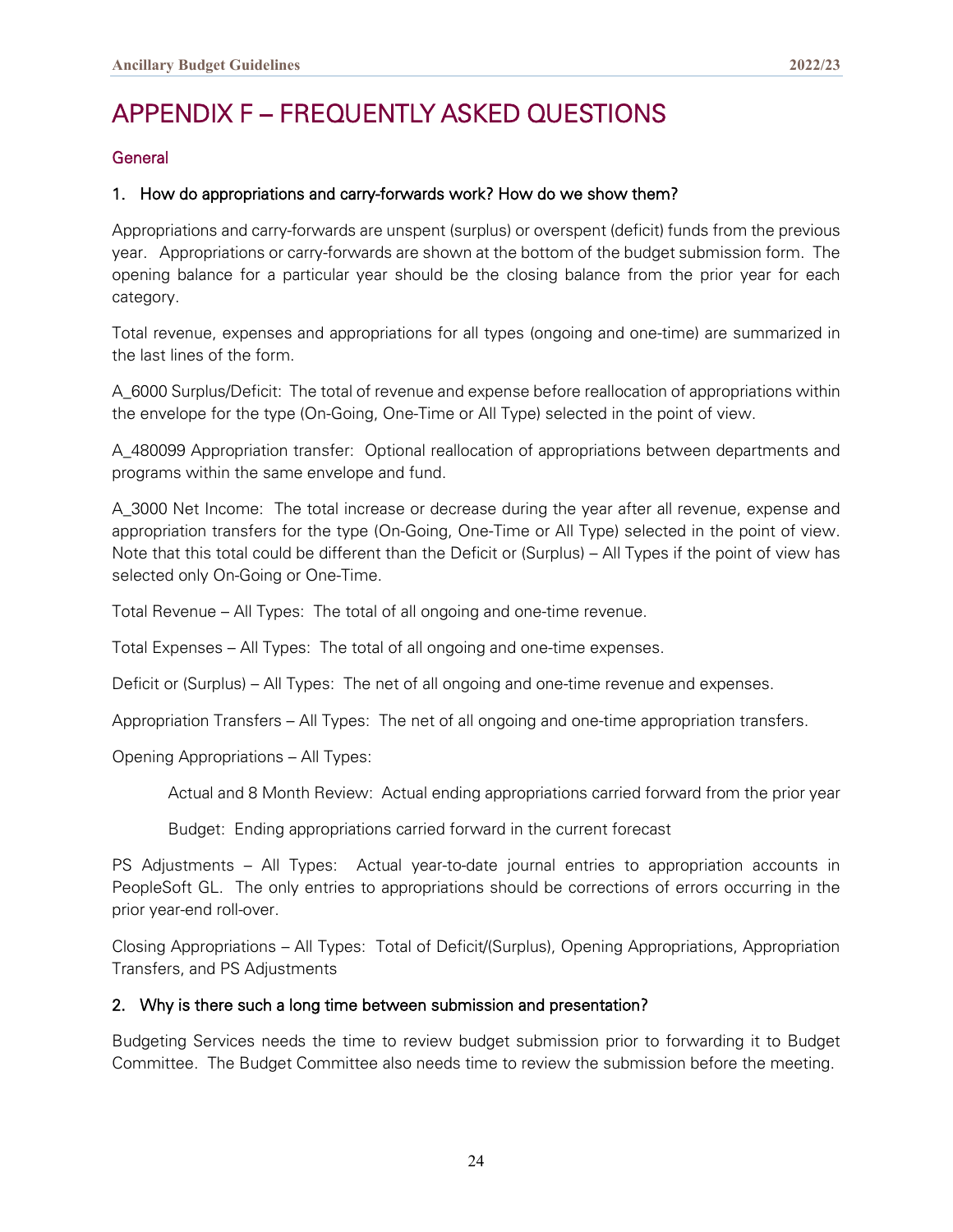#### 3. What are Ancillaries?

Ancillaries are units that operate as profit centres. They generate their own revenue to cover both the direct and indirect expenses of their operations. The University has six areas that operate as profit centres. They are:

Campus Store Centre for Continuing Education Hospitality Services Housing & Conference Services Media Production Services Parking

#### 4. If your budget is rolled up into a larger unit, how do you know what your allocation is?

To get your allocation you can contact your Director of Administration, Business Manager or Budgeting Services.

#### Revenue and Funding

#### 1. How do we budget for recoveries received for work done by part-time employees? When do we use the 'Recoveries' line?

Normally, recoveries for part-time staff (Work-study, MacWork) go directly against the salary account where the salary is paid from. In some cases departments may wish to use a part-time salary recovery account (541801).

#### **Salary**

#### 1. How are FTEs calculated? What about FTTEs?

FTEs are not head counts. For Unifor and TMG staff, FTEs are calculated based on time worked as a proportion of total hours available in the year, depending on the standard work week of that employee:

 $35$  hours/week = 1,825 hours/year  $37.5$  hours/week = 1,955 hours/year 40 hours/week =  $2,086$  hours/year

For employees working a total of 1,217 hours in a year on a position with a standard work week of 35 hours, the calculation would be:

1,217 hours worked/1,825 hours available =  $0.67$  FTE

Faculty FTTEs (full-time teaching equivalent) are normally the same as FTEs, and are not needed on the submission.

#### 2. Where can I find details of my FTEs?

A report showing actual and projected hours and the resulting FTE calculation is part of the Hyperion labour planning module forms under 1.2.1.2 LABOUR. Total hours by employee are available on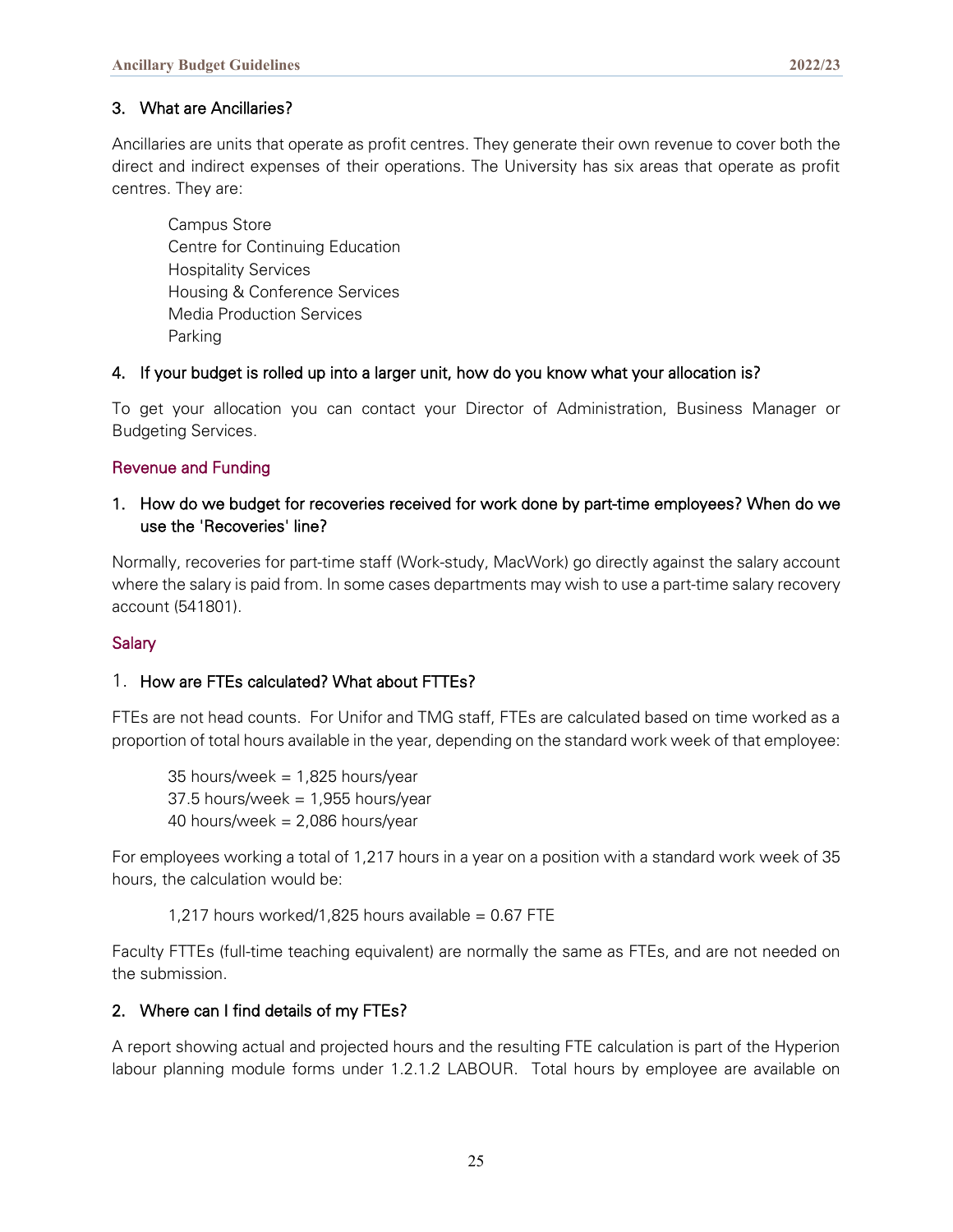1.1.2.3 Labour Hours Input. Details of FTE by employee are available on 1.2.1.2.1 Variance Report Detail by Employee.

#### 3. Do you count contract positions?

All hours paid to employees through the HR payroll system are counted toward FTE.

#### 4. What salary and wage assumptions will be used?

Salary expense estimates calculated through Hyperion will be based on the signed collective agreements with McMaster University. For estimates in the absence of specific salary details, assume the continuation of the current contract or agreement including, where applicable, across the board, scale, merit, and CPM increases. Assumptions used in the Hyperion labour planning module may be viewed in the forms under 1.2.1.2.5 Labour Source Data & Assumptions. Salary estimates are for modelling purposes only.

#### 5. How should positions undergoing evaluation be handled?

Budget the salary costs at the expected pay rate after evaluation, including any retroactive amounts that may be payable. Adjustment may be made to the employee's hourly rate through Hyperion on form 1.1.2.2 Existing Employees Override, with retroactive payments entered as a hedge.

#### **Benefits**

#### 1. Most of my staff are single and I have consistently been under budget in benefits when using this formula? Can I revise the formula?

The benefit rates prepopulated as part of the assumptions in Hyperion consist of a factor for each employee group that will bring the overall rate closer to the actual charges. If the resulting calculation is unreasonable, a hedge may be entered.

#### 2. Do you have to budget MPDA even if staff never use it?

Yes. MPDA budgets must be allocated as long as the employee is part of the department.

#### Non-salary

#### 1. How can I tell which account to use for capital?

Projects performed by Facility Services and funded from operating accounts must use transfer account 480910. Minor renovations and alterations should be charged to account 620000. Other accounts outlined in the capital assets policy are summarized below. For full details refer to the Capital Assets policy at [https://financial-affairs.mcmaster.ca/app/uploads/2018/07/Capital-Assets-](https://financial-affairs.mcmaster.ca/app/uploads/2018/07/Capital-Assets-Accounting-Policy-_2019_Final.pdf)[Accounting-Policy-\\_2019\\_Final.pdf](https://financial-affairs.mcmaster.ca/app/uploads/2018/07/Capital-Assets-Accounting-Policy-_2019_Final.pdf)